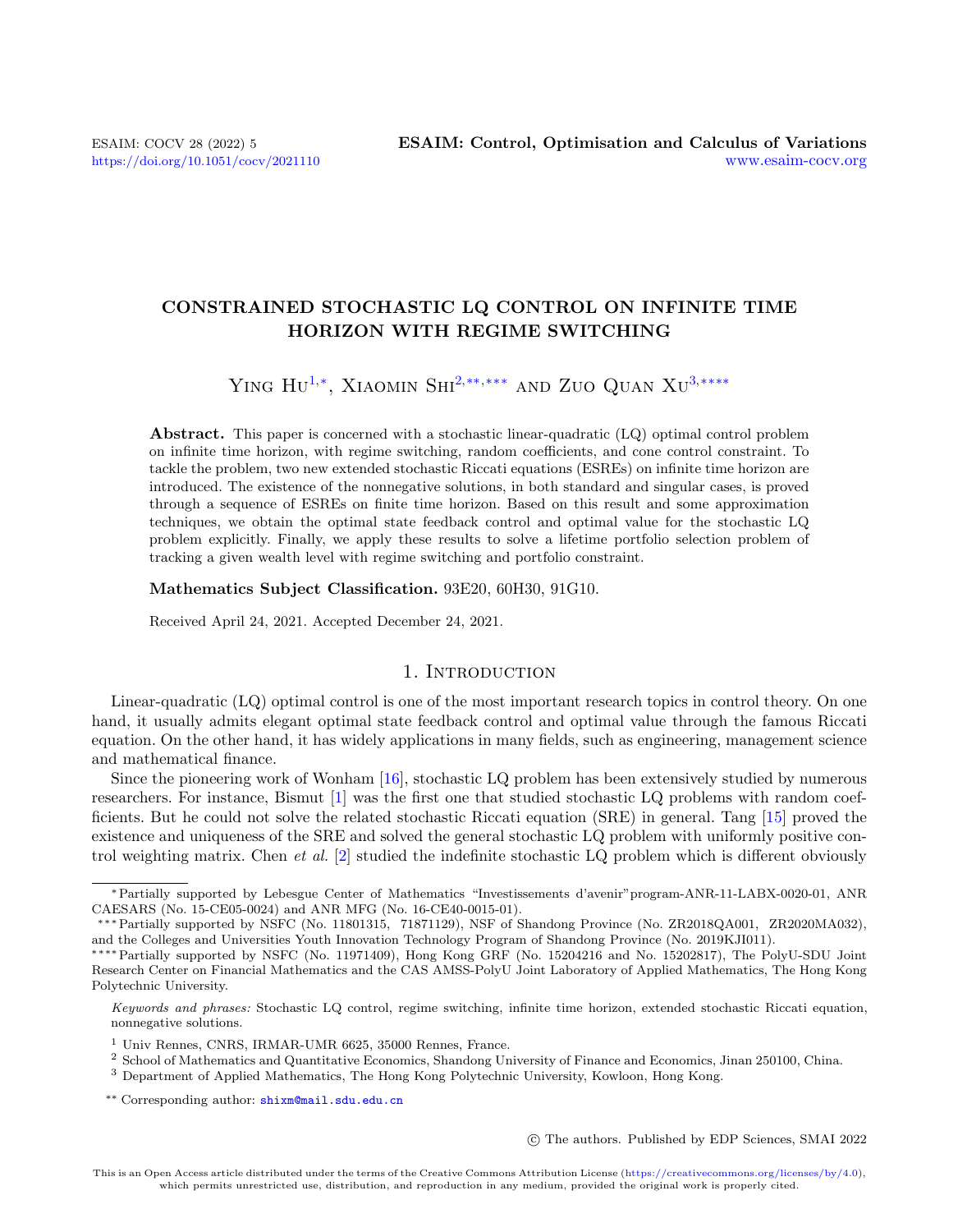from its deterministic counterpart. Kohlmann and Zhou [\[10\]](#page-22-2) established the relationship between stochastic LQ problems and backward stochastic differential equations (BSDEs). Hu and Zhou [\[8\]](#page-22-3) solved the stochastic LQ problem with cone control constraint using Tanaka's formula. Please refer to Chapter 6 in Yong and Zhou [\[20\]](#page-23-2) for a systematic accounts on this subject.

Stochastic LQ problems on infinite time horizon were studied in Ait Rami and Zhou [\[13\]](#page-23-3), Yao, Zhang and Zhou [\[17\]](#page-23-4) via algebraic Riccati equations, linear matrix inequality and semidefinite programming techniques. While its application in tracking a financial benchmark was studied in Yao, Zhang and Zhou [\[18\]](#page-23-5). Sun and Yong [\[14\]](#page-23-6) proved the equivalence of open-loop solvabilities, closed-loop solvabilities of the infinite horizon LQ problem and the existence of a static stabilizing solution to the associated algebraic Riccati equations. Chen and Zhou [\[3\]](#page-22-4) addressed the conic stabilizability of the controlled stochastic differential equations with cone constraints, and solved the corresponding stochastic LQ problem on infinite horizon via stabilizing solutions of two related ESREs. Li et al. [\[11\]](#page-22-5) studied a stochastic LQ problem with Markovian jumps on infinite time horizon. And for elaborate illustrations on regime switching models, one is referred to Yin and Zhang [\[19\]](#page-23-7).

All the above results on stochastic LQ problems on infinite horizon were established under the assumption that the coefficients in the problem are constants (matrices). When the coefficients are random, Guatteri and Tessitore [\[5\]](#page-22-6) studied stochastic LQ problem on infinite horizon and infinite dimensional state space, but the control variable is absent in the diffusion of the state. Guatteri and Masiero [\[4\]](#page-22-7) studied infinite horizon and ergodic stochastic LQ problems. Pu and Zhang [\[12\]](#page-22-8) studied stochastic LQ problem on infinite horizon with cone control constraint. The cost weighting matrices of the control are assumed to be uniformly positive and there is no regime switching in the above three papers.

In this paper, we study a stochastic LQ problem on infinite time horizon with regime switching and random coefficients, where the control variable has to be constrained in a cone. And the control weighting matrix in the cost functional is allowed to be possibly singular. The state process is shown to satisfy both the  $L^2$ -stable condition (see e.g. Def. 2.1 in [\[18\]](#page-23-5)) and the mean-square stabilizing condition (see e.g. Def. 2.1 in [\[3\]](#page-22-4) or [\[14\]](#page-23-6)). To solve the control problem, we introduce two systems of BSDEs termed extended stochastic Riccati equations (ESREs) on infinite time horizon. Approximated by a sequence of BSDEs on finite time horizon, we prove that the two systems of ESREs admit nonnegative solutions. Eventually we solve the stochastic LQ problem with the help of the ESREs and some approximation techniques. The uniqueness of solutions for the ESREs is deduced by a verification argument.

The main contributions of this paper include at least the following three parts. Firstly, we prove that the two systems of ESREs on infinite horizon have nonnegative solutions from a point of view of BSDE without using the value function of stochastic LQ problem. Thus our method is interesting in its own right in BSDE theory and may have applications in solving other BSDEs. Secondly, in obtaining the optimal state feedback control and optimal value of the stochastic LQ problem, we do not use the stochastic maximum principle as in [\[4,](#page-22-7) [12\]](#page-22-8). So our method is more directly than [\[4,](#page-22-7) [12\]](#page-22-8). Thirdly, we can handle the systems of ESREs on infinite horizon and stochastic LQ problem when the control weighting matrix is singular. To the best of our knowledge, this is the first paper concerning stochastic LQ problem on infinite time horizon with random coefficients and singular control weighting matrices.

This paper is organised as follows. In Section [2,](#page-1-0) we formulate a stochastic LQ problem on infinite time horizon with regime switching, random coefficients, and portfolio constraint. Section [3](#page-5-0) introduces two systems of ESREs and gives some remarks about the two equations. Sections [4](#page-7-0) and [5](#page-14-0) are concerned about the global solvability of two systems of ESREs and stochastic LQ problems in standard case and singular case, respectively. In Section [6,](#page-18-0) we apply the general results to solve a lifetime portfolio selection problem of tracking a given wealth level with regime switching and portfolio constraint. Some concluding remarks are given in Section [7.](#page-22-9)

#### 2. Problem formulation

<span id="page-1-0"></span>Let  $(\Omega, \mathcal{F}, \mathbb{P})$  be a fixed complete probability space on which are defined a standard *n*-dimensional Brownian motion  $W(t) = (W_1(t), \ldots, W_n(t))'$  and a continuous-time stationary Markov chain  $\alpha_t$  valued in a finite state space  $\mathcal{M} = \{1, 2, \ldots, \ell\}$  with  $\ell > 1$ . We assume  $W(t)$  and  $\alpha_t$  are independent processes. The Markov chain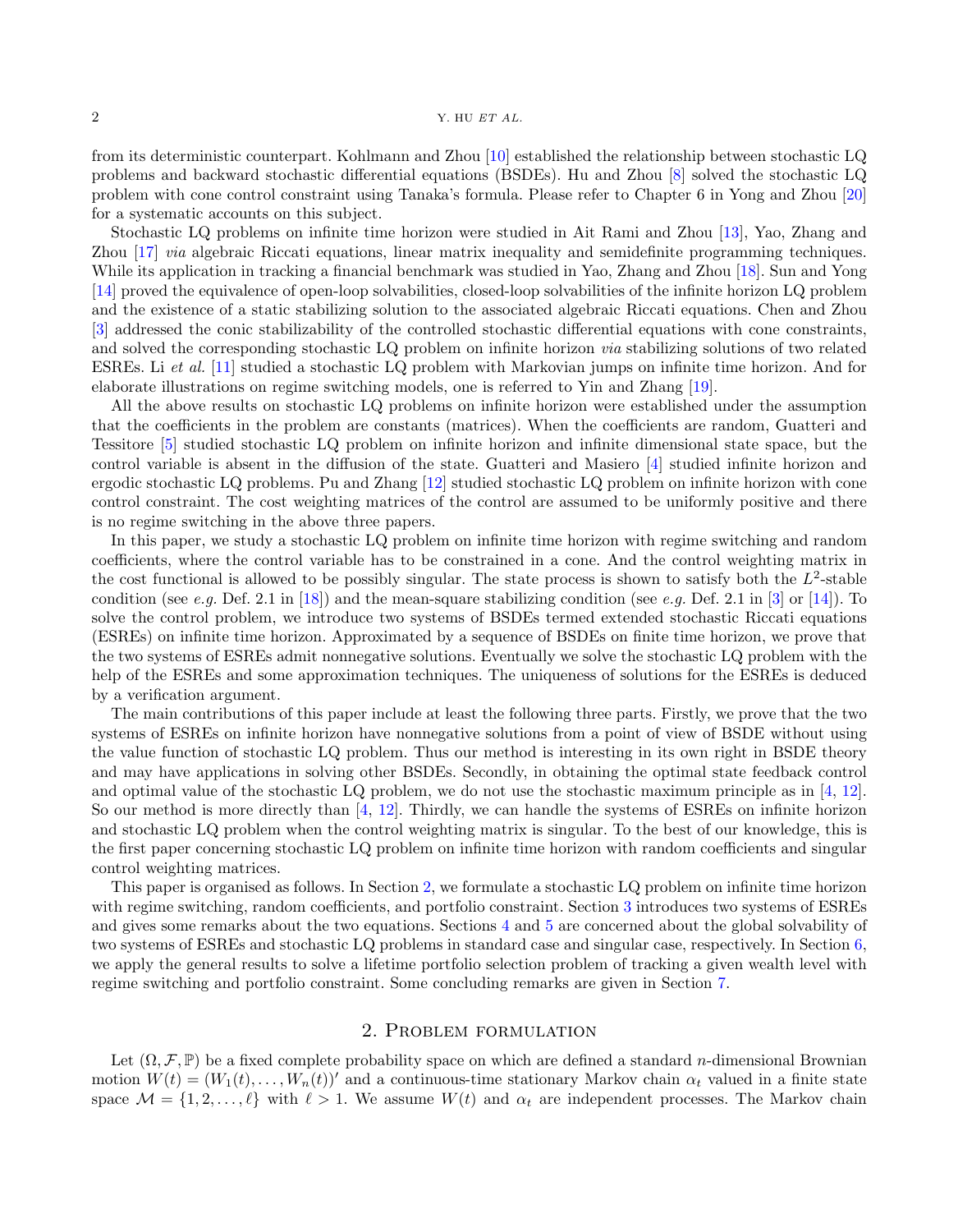has a generator  $Q = (q_{ij})_{\ell \times \ell}$  with  $q_{ij} \geq 0$  for  $i \neq j$  and  $\sum_{j=1}^{\ell} q_{ij} = 0$  for every  $i \in \mathcal{M}$ . Define the filtrations  $\mathcal{F}_t = \sigma\{W(s), \alpha_s : 0 \le s \le t\} \setminus \mathcal{N} \text{ and } \mathcal{F}_t^W = \sigma\{W(s) : 0 \le s \le t\} \setminus \mathcal{N} \text{, where } \mathcal{N} \text{ is the totality of all the } \mathbb{P}\text{-null} \text{ and } \mathcal{N}^W_t = \sigma\{W(s) : 0 \le s \le t\} \setminus \mathcal{N} \text{, where } \mathcal{N} \text{ is the totality of all the } \mathbb{P}\text{-null} \text{ and } \mathcal{N}^W_t = \sigma\{W(s) : 0 \le s \le t\$ sets of F.

## Notation

We use the following notation throughout the paper:

$$
L_{\mathcal{F}_t}^2(\Omega; \mathbb{R}) = \left\{ \xi : \Omega \to \mathbb{R} \mid \xi \text{ is } \mathcal{F}_t\text{-measurable, and } \mathbb{E}(|\xi|^2) < \infty \right\},
$$
\n
$$
L_{\mathcal{F}}^2(0, \infty; \mathbb{R}) = \left\{ \phi : [0, \infty) \times \Omega \to \mathbb{R} \mid \phi(\cdot) \text{ is an } \{ \mathcal{F}_t \}_{t \geq 0}\text{-predictable process}
$$
\n
$$
\text{with } \mathbb{E} \int_0^\infty |\phi(t)|^2 \, dt < \infty \right\},
$$
\n
$$
L_{\mathcal{F}}^2^{\text{-loc}}(0, \infty; \mathbb{R}) = \left\{ \phi : [0, \infty) \times \Omega \to \mathbb{R} \mid \phi(\cdot) \text{ is an } \{ \mathcal{F}_t \}_{t \geq 0}\text{-predictable process}
$$
\n
$$
\text{with } \mathbb{E} \int_0^T |\phi(t)|^2 \, dt < \infty \text{ for any } T > 0 \right\},
$$
\n
$$
L_{\mathcal{F}}^\infty(0, \infty; \mathbb{R}) = \left\{ \phi : [0, \infty) \times \Omega \to \mathbb{R} \mid \phi(\cdot) \text{ is an } \{ \mathcal{F}_t \}_{t \geq 0}\text{-predictable essentially bounded process} \right\}.
$$

These definitions are generalized in the obvious way to the cases that F is replaced by  $\mathcal{F}^W$  and R by  $\mathbb{R}^n$ ,  $\mathbb{R}^{n \times m}$ or  $\mathbb{S}^m$ , where  $\mathbb{S}^m$  is the set of symmetric  $m \times m$  real matrices.

In our argument, "almost surely" and "almost everywhere" (a.e.) may be suppressed for notation simplicity in some circumstances when no confusion occurs.

We now introduce the problem that will be investigated in this paper. Consider the following controlled R-valued linear stochastic differential equation (SDE):

$$
\begin{cases} dX(t) = [A(t, \alpha_t)X(t) + B(t, \alpha_t)'u(t)] dt + [C(t, \alpha_t)X(t) + D(t, \alpha_t)u(t)]' dW(t), \ t \ge 0, \\ X(0) = x, \ \alpha_0 = i_0, \end{cases}
$$
(2.1)

where  $A(t, \omega, i)$ ,  $B(t, \omega, i)$ ,  $C(t, \omega, i)$ ,  $D(t, \omega, i)$  are all  $\{\mathcal{F}_t^W\}_{t\geq 0}$ -predictable processes of suitable sizes for  $i \in \mathcal{M}$ ,  $x \in \mathbb{R}$  and  $i_0 \in \mathcal{M}$  are known, and  $u(\cdot)$  is the control. Let  $\Gamma \subset \mathbb{R}^m$  be a given closed cone, *i.e.*,  $\Gamma$  is closed, and if  $u \in \Gamma$ , then  $\lambda u \in \Gamma$ , for all  $\lambda \geq 0$ . It represents the constraint set for controls. The class of admissible controls is defined as the set

<span id="page-2-1"></span><span id="page-2-0"></span>
$$
\mathcal{U} := \left\{ u(\cdot) \in L^2_{\mathcal{F}}(0, \infty; \mathbb{R}^m) \mid u(\cdot) \in \Gamma \right\}.
$$

If  $u(\cdot) \in \mathcal{U}$  and  $X(\cdot)$  is the associated (unique) solution of [\(2.1\)](#page-2-0), then we refer to  $(X(\cdot), u(\cdot))$  as an admissible pair.

Let us now state our stochastic linear quadratic optimal control problem (stochastic LQ problem, for short) as follows:

$$
\begin{cases}\n\text{Minimize} & J_{\infty}(x, i_0, u(\cdot)) \\
\text{subject to} & (X(\cdot), u(\cdot)) \text{ admissible for (2.1)},\n\end{cases} \tag{2.2}
$$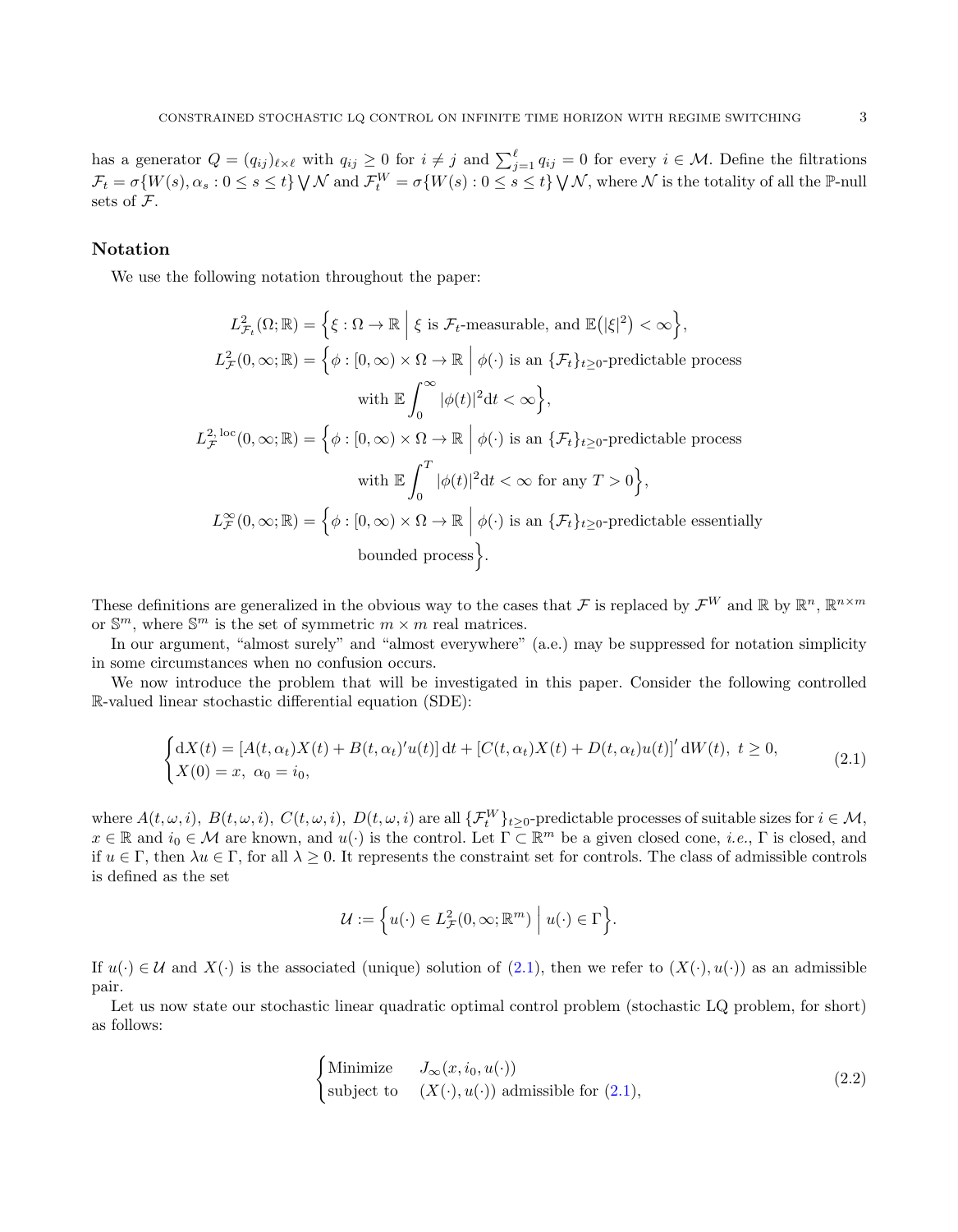where the cost functional is given as the following quadratic form

$$
J_{\infty}(x, i_0, u(\cdot)) := \mathbb{E} \int_0^{\infty} \left( Q(t, \alpha_t) X(t)^2 + u(t)' R(t, \alpha_t) u(t) \right) dt.
$$
 (2.3)

The associated value function is defined as

$$
V(x, i_0) := \inf_{u \in \mathcal{U}} J_{\infty}(x, i_0, u(\cdot)), \ x \in \mathbb{R}, \ i_0 \in \mathcal{M}.
$$

Throughout this paper, we put the following assumptions on the coefficients.

<span id="page-3-0"></span>**Assumption 2.1.** For all  $i \in \mathcal{M}$ ,

<span id="page-3-2"></span>
$$
\begin{cases} A(t,\omega,i)\in L^\infty_{\mathcal{F}^W}(0,\infty;\mathbb{R}),\\ B(t,\omega,i)\in L^\infty_{\mathcal{F}^W}(0,\infty;\mathbb{R}^m),\\ C(t,\omega,i)\in L^\infty_{\mathcal{F}^W}(0,\infty;\mathbb{R}^n),\\ D(t,\omega,i)\in L^\infty_{\mathcal{F}^W}(0,\infty;\mathbb{R}^{n\times m}),\\ Q(t,\omega,i)\in L^\infty_{\mathcal{F}^W}(0,\infty;\mathbb{R}),\\ R(t,\omega,i)\in L^\infty_{\mathcal{F}^W}(0,\infty;\mathbb{S}^m). \end{cases}
$$

<span id="page-3-1"></span>**Assumption 2.2.** For all  $i \in \mathcal{M}$ ,  $2A(i) + C(i)C(i) \leq -\rho$ , where  $\rho > 0$  is a deterministic constant.

Under Assumptions [2.1](#page-3-0) and [2.2,](#page-3-1) there exists a constant  $c_1 > 0$  such that  $Q(t, i) \leq c_1$  for all  $i \in \mathcal{M}$ . Since  $0 \in \mathcal{U},$ 

$$
\inf_{u \in \mathcal{U}} J_{\infty}(x, i_0, u(\cdot)) \leq J_{\infty}(x, i_0, 0) \leq c_1 x^2 \int_0^{\infty} e^{-\rho t} dt = \frac{c_1}{\rho} x^2.
$$

So the value function  $V(x, i_0)$  of problem [\(2.2\)](#page-2-1) is bounded from above. If it is also bounded from below, then the problem is well-posed, namely it has a finite optimal value.

Problem [\(2.2\)](#page-2-1) is said to be solvable, if there exists a control  $u^*(\cdot) \in \mathcal{U}$  such that

$$
-\infty < J_{\infty}(x, i_0, u^*(\cdot)) \le J_{\infty}(x, i_0, u(\cdot)), \quad \forall u(\cdot) \in \mathcal{U},
$$

in which case,  $u^*(\cdot)$  is called an optimal control for problem  $(2.2)$ , and the optimal value is

$$
V(x, i_0) := \inf_{u \in \mathcal{U}} J_{\infty}(x, i_0, u(\cdot)) = J_{\infty}(x, i_0, u^*(\cdot)).
$$

<span id="page-3-3"></span>**Remark 2.3.** Under Assumptions [2.1](#page-3-0) and [2.2,](#page-3-1) for any  $u(\cdot) \in L^2_{\mathcal{F}}(0,\infty;\mathbb{R}^m)$ , the corresponding state process  $X(\cdot)$  of [\(2.1\)](#page-2-0) indeed satisfies both the  $L^2$ -stable condition (see e.g. Def. 2.1 in [\[14\]](#page-23-6)):

$$
X(\cdot) \in L^2_{\mathcal{F}}(0,\infty;\mathbb{R}),
$$

and the mean-square stabilizing condition (see *e.g.* Def. 2.1 in  $\boxed{3}$  or  $\boxed{11}$ ):

$$
\lim_{T \to \infty} \mathbb{E}[X(T)^2] = 0.
$$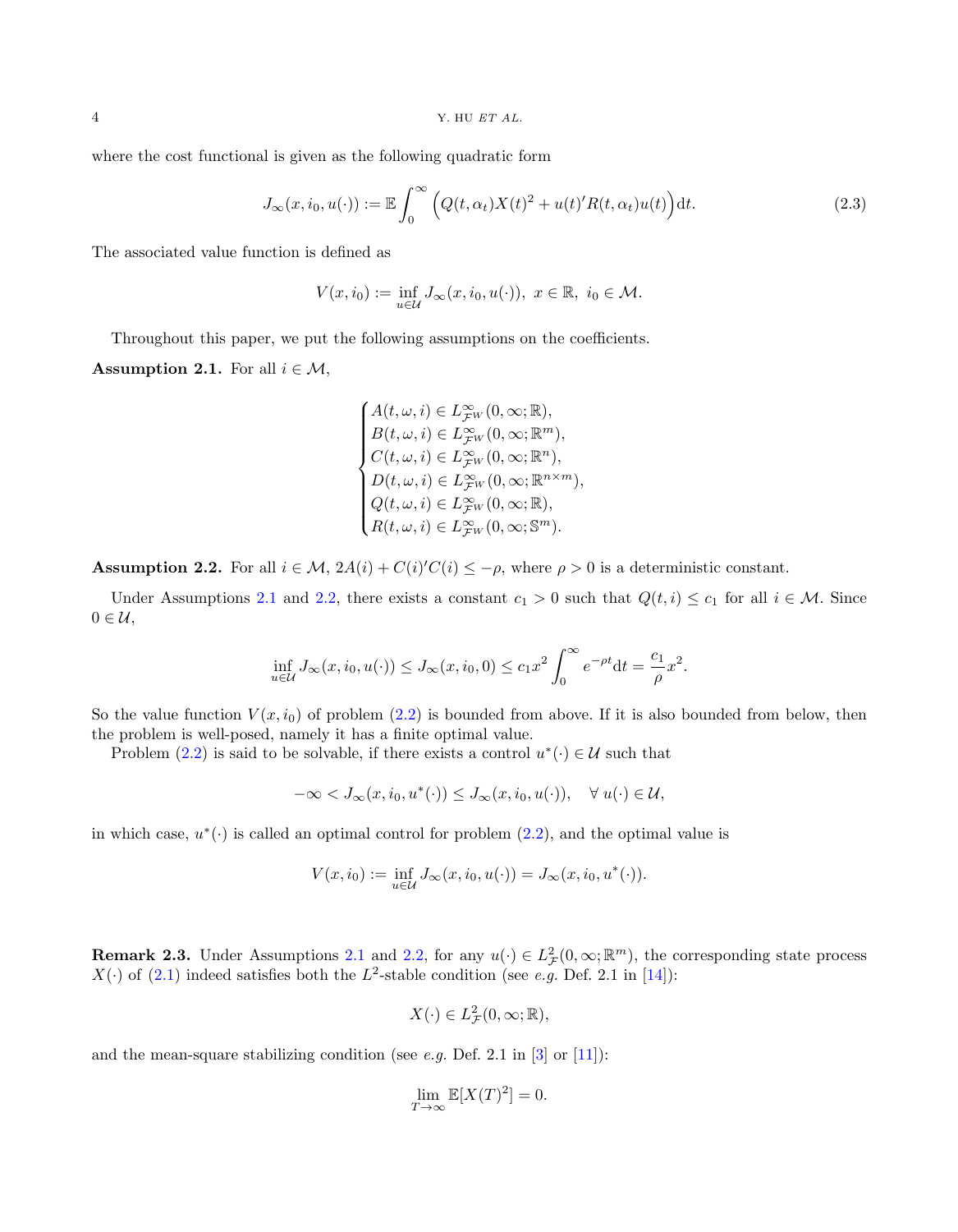In fact, applying Itô's lemma to  $X(\cdot)^2$ , we have (the argument  $(t, \alpha_t)$ ) are suppressed for notation simplicity),

$$
X(T)^{2} = x^{2} + \int_{0}^{T} \left( (2A + C'C)X^{2} + 2X(B + D'C)'u + u'D'Du \right) dt + \int_{0}^{T} 2X(CX + Du)'dW.
$$

Let

$$
\tau_n = \inf \left\{ T \ge 0 : \int_0^T |X(CX + Du)|^2 dt > n \right\}.
$$

Because  $X(\cdot)$  is continuous, it is locally bounded almost surely. Hence,  $\{\tau_n\}$  is a non-decreasing sequence of stopping times such that  $\lim_{n\to\infty} \tau_n = \infty$  and

$$
\mathbb{E}[X(T \wedge \tau_n)^2] = x^2 + \mathbb{E} \int_0^{T \wedge \tau_n} \left( (2A + C'C)X^2 + 2X(B + D'C)'u + u'D'Du \right) dt.
$$

By Assumptions [2.1,](#page-3-0) [2.2](#page-3-1) and the elementary inequality  $2ab \leq \frac{\rho}{2}a^2 + \frac{2}{\rho}b^2$ , we have

$$
0 \le \mathbb{E}[X(T \wedge \tau_n)^2] \le x^2 + \mathbb{E} \int_0^{T \wedge \tau_n} \left( -\rho X^2 + \frac{\rho}{2} X^2 + \frac{2}{\rho} |(B + D'C)'u|^2 + u'D'Du \right) dt
$$
  

$$
\le x^2 + \mathbb{E} \int_0^{T \wedge \tau_n} \left( -\frac{\rho}{2} X^2 + c|u|^2 \right) dt,
$$

for some deterministic constant  $c > 0$ , so

$$
\frac{\rho}{2} \mathbb{E} \int_0^{T \wedge \tau_n} X^2 dt \le x^2 + c \mathbb{E} \int_0^{T \wedge \tau_n} |u|^2 dt \le x^2 + c \mathbb{E} \int_0^{\infty} |u|^2 dt.
$$

First passing  $n \to \infty$  and then passing  $T \to \infty$ , by the monotone convergence theorem, we proved that  $X(\cdot)$ satisfies the L<sup>2</sup>-stable condition  $X(\cdot) \in L^2_{\mathcal{F}}(0,\infty;\mathbb{R})$ . As a consequence, there exists a deterministic sequence  ${T_i}$  with  $\lim_{i \to \infty} T_i = \infty$  such that

$$
\lim_{i \to \infty} \mathbb{E}[X(T_i)^2] = 0.
$$

Fix i. Let

$$
\theta_n = \inf \left\{ S \ge T_i : \int_{T_i}^S |X(t)(C(t)X(t) + D(t)u(t))|^2 dt > n \right\}.
$$

Then  $\{\theta_n\}$  is a non-decreasing sequence of stopping times such that  $\lim_{n\to\infty}\theta_n=\infty$ . For  $T>T_i$ , applying Itô's lemma to  $X(\cdot)^2$  on  $[T_i, T \wedge \theta_n]$ , and using a similar argument as above, we get

$$
\mathbb{E}[X(T\wedge \theta_n)^2] \leq \mathbb{E}[X(T_i)^2] + \mathbb{E}\int_{T_i}^{T\wedge \theta_n} \Big(-\frac{\rho}{2}X^2 + c|u|^2\Big)dt \leq \mathbb{E}[X(T_i)^2] + \mathbb{E}\int_{T_i}^{\infty} c|u|^2dt.
$$

Passing  $n \to \infty$  and using Fatou's lemma, we obtain

$$
\mathbb{E}[X(T)^{2}] \leq \mathbb{E}[X(T_{i})^{2}] + \mathbb{E}\int_{T_{i}}^{\infty} c|u|^{2}dt,
$$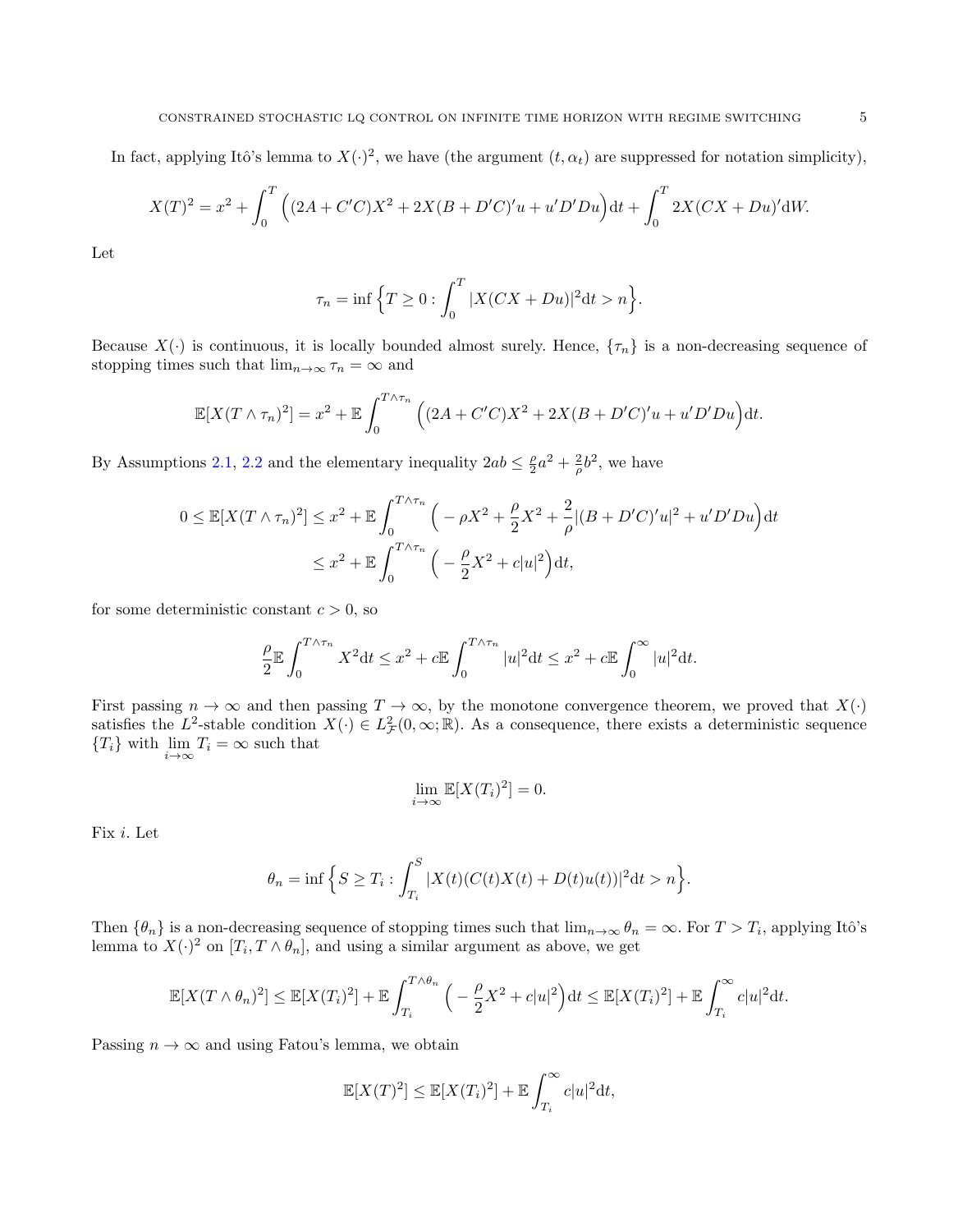which gives

$$
\limsup_{T \to \infty} \mathbb{E}[X(T)^{2}] \leq \mathbb{E}[X(T_{i})^{2}] + \mathbb{E} \int_{T_{i}}^{\infty} c|u|^{2} dt.
$$

Because the right hand side convergences to 0 as  $i \to \infty$ , we conclude

<span id="page-5-1"></span>
$$
\lim_{T \to \infty} \mathbb{E}[X(T)^2] = 0.
$$

### 3. The extended stochastic Riccati equations

<span id="page-5-0"></span>To tackle problem  $(2.2)$ , we first introduce two related  $\ell$ -dimensional BSDEs on infinite time horizon. For  $\Lambda \in \mathbb{R}^n$  and  $P \in \mathbb{R}$  with  $PD(t, i)D(t, i) + R(t, i) > 0$ , set

$$
H_1(t, \omega, P, \Lambda, i) = \inf_{v \in \Gamma} \left[ v'(PD(t, i)'D(t, i) + R(t, i))v + 2v'(PB(t, i) + PD(t, i)'C(t, i) + D(t, i)'\Lambda) \right],
$$
  
\n
$$
H_2(t, \omega, P, \Lambda, i) = \inf_{v \in \Gamma} \left[ v'(PD(t, i)'D(t, i) + R(t, i))v - 2v'(PB(t, i) + PD(t, i)'C(t, i) + D(t, i)'\Lambda) \right].
$$

Because  $PD(t, i) \cap D(t, i) + R(t, i)$  is positive definite,  $H_1$  and  $H_2$  are well-defined, that is, R-valued. Clearly, they are non-positive as  $0 \in \Gamma$ .

We introduce the following two  $\ell$ -dimensional ESREs on infinite time horizon (remind that the arguments t and  $\omega$  are suppressed):

$$
\begin{cases}\ndP_1(i) = -\left[ (2A(i) + C(i)'C(i))P_1(i) + 2C(i)' \Lambda_1(i) + Q(i) + H_1(P_1(i), \Lambda_1(i), i) + \sum_{j=1}^{\ell} q_{ij} P_1(j) \right] dt + \Lambda_1(i)' dW, \\
R(i) + P_1(i)D(i)'D(i) > 0, \text{ for all } i \in \mathcal{M};\n\end{cases}
$$
\n(3.1)

and

<span id="page-5-2"></span>
$$
\begin{cases}\ndP_2(i) = -\left[ (2A(i) + C(i)'C(i))P_2(i) + 2C(i)'\Lambda_2(i) + Q(i) + H_2(P_2(i), \Lambda_2(i), i) + \sum_{j=1}^{\ell} q_{ij}P_2(j) \right] dt + \Lambda_2(i)'dW, \\
R(i) + P_2(i)D(i)'D(i) > 0, \text{ for all } i \in \mathcal{M}.\n\end{cases} \tag{3.2}
$$

The equations [\(3.1\)](#page-5-1) and [\(3.2\)](#page-5-2) are referred to as the ESREs. By a solution  $(P_1(i), \Lambda_1(i))_{i \in \mathcal{M}}$  to (3.1), we mean  $(P_1(i), \Lambda_1(i))_{i \in \mathcal{M}}$  satisfying [\(3.1\)](#page-5-1) in an arbitrary finite time horizon and  $(P_1(i), \Lambda_1(i)) \in L^{\infty}_{\mathcal{F}^W}(0, \infty; \mathbb{R}) \times$  $L_{\mathcal{F}W}^{2,\text{loc}}(0,\infty;\mathbb{R}^n)$  for all  $i \in \mathcal{M}$ . Furthermore, a solution of  $(3.1)$  is called nonnegative (respectively uniformly positive) if  $P_1(i) \geq 0$  (respectively  $P_1(i) \geq c$  for some constant  $c > 0$ ) for all  $i \in \mathcal{M}$ . Solutions for ESRE [\(3.2\)](#page-5-2) are defined similarly.

**Remark 3.1.** If Γ is symmetric, namely,  $-v \in \Gamma$  whenever  $v \in \Gamma$ , then  $H_1(P, \Lambda, i) = H_2(P, \Lambda, i)$ . In particular, if there is no control constraint, *i.e.*  $\Gamma = \mathbb{R}^m$ , then they are both equal to

$$
-[PB(i) + D(i)'(PC(i) + \Lambda)]'(R(i) + PD(i)'D(i))^{-1}[PB(i) + D(i)'(PC(i) + \Lambda)].
$$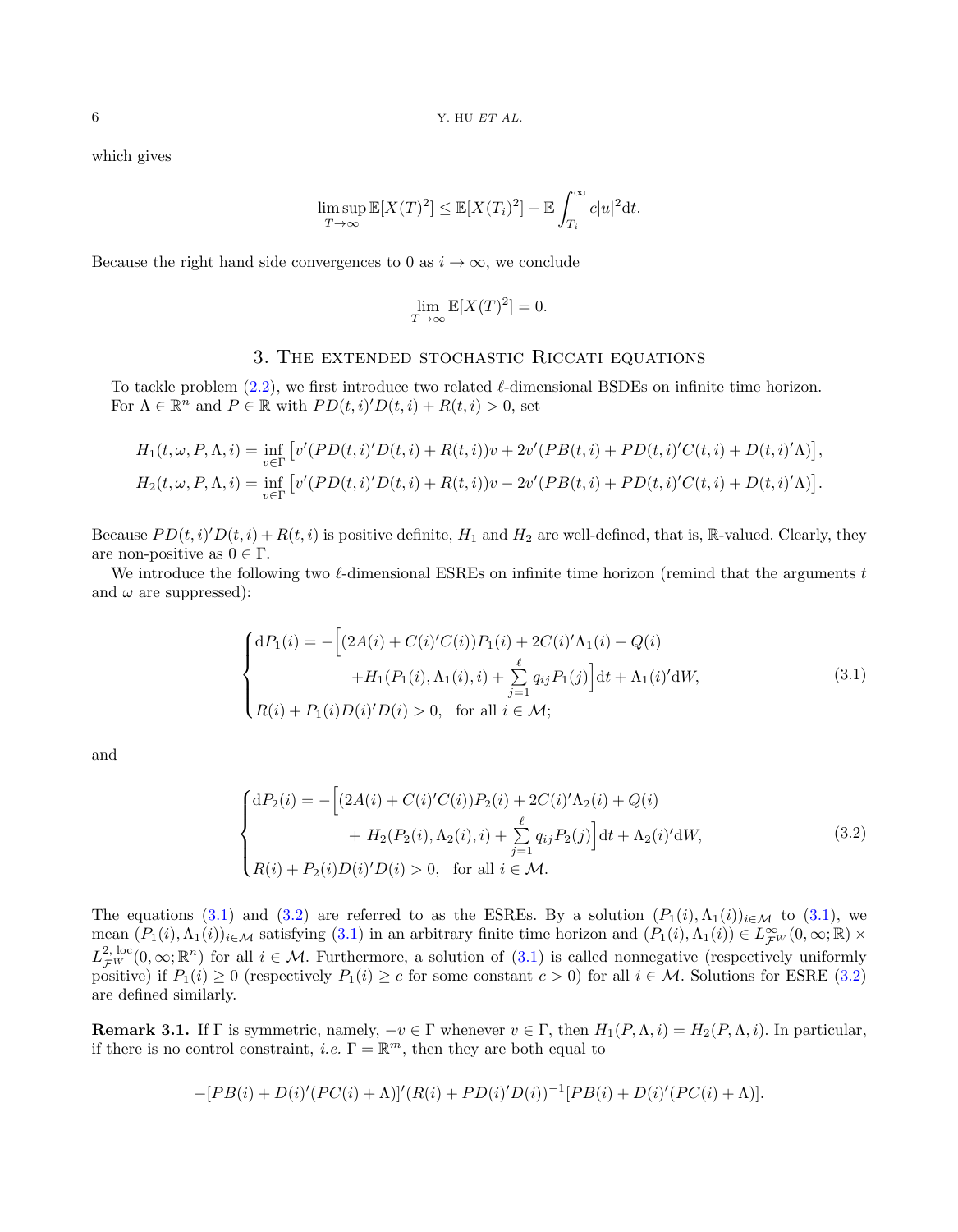Furthermore,  $(3.1)$  and  $(3.2)$  reduce to the same  $\ell$ -dimensional stochastic Riccati equation on infinite time horizon:

$$
\begin{cases}\n\mathrm{d}P(i) = -\Big[(2A(i) + C(i)'C(i))P(i) + 2C(i)'\Lambda(i) + Q(i) \\
\hspace{2.5cm} -[PB(i) + D(i)'(PC(i) + \Lambda)]'(R(i) + PD(i)'D(i))^{-1}[PB(i) + D(i)'(PC(i) + \Lambda)] \\
\hspace{2.5cm} + \sum_{j=1}^{\ell} q_{ij}P(j)\Big] \mathrm{d}t + \Lambda(i)' \mathrm{d}W, \\
R(i) + P(i)D(i)'D(i) > 0, \quad \text{for all } i \in \mathcal{M}.\n\end{cases}
$$

**Remark 3.2.** If  $\ell = 1$  (namely, there is no regime switching), then  $(3.1)$  and  $(3.2)$  become, respectively, the following ESREs on infinite time horizon:

$$
\begin{cases} \mathrm{d}P_1 = -\Big[ (2A + C'C)P_1 + 2C'\Lambda_1 + Q + H_1(P_1, \Lambda_1) \Big] \mathrm{d}t + \Lambda'_1 \mathrm{d}W, \\ R + P_1 D'D > 0; \end{cases}
$$

and

$$
\begin{cases} dP_2 = -[(2A + C'C)P_2 + 2C'\Lambda_2 + Q + H_2(P_2, \Lambda_2)]dt + \Lambda'_2 dW, \\ R + P_2 D'D > 0. \end{cases}
$$

For the case that  $m = n = 1$ ,  $\Gamma = \mathbb{R}^+$  and R is uniformly positive, these two equations are studied in [\[12\]](#page-22-8).

**Remark 3.3.** If all the coefficients  $A, B, C, D, Q, R$  are deterministic continuous and bounded functions of  $(t, i)$ , then [\(3.1\)](#page-5-1) and [\(3.2\)](#page-5-2) have deterministic solutions, where  $\Lambda_1(i) = \Lambda_2(i) = 0$  for all  $i \in \mathcal{M}$ , and  $P_1(i)$ ,  $P_2(i)$ satisfy, respectively, the following systems of ordinary differential equations (ODE) on infinite time horizon:

$$
\begin{cases} dP_1(i) = -\Big[(2A(i) + C(i)'C(i))P_1(i) + Q(i) + H_1(P_1(i), 0, i) + \sum_{j=1}^{\ell} q_{ij}P_1(j)\Big]dt, \\ R(i) + P_1(i)D(i)'D(i) > 0, \text{ for all } i \in \mathcal{M}; \end{cases}
$$

and

$$
\begin{cases} dP_2(i) = -\left[ (2A(i) + C(i)'C(i))P_2(i) + Q(i) + H_2(P_2(i), 0, i) + \sum_{j=1}^{\ell} q_{ij} P_2(j) \right] dt, \\ R(i) + P_2(i)D(i)'D(i) > 0, \text{ for all } i \in \mathcal{M}. \end{cases}
$$

Furthermore, if all the coefficients  $A, B, C, D, Q, R$  only depend on i, then they are also equivalent to the following systems of deterministic algebraic Riccati equations:

$$
\begin{cases}\n(2A(i) + C(i)'C(i))P_1(i) + Q(i) + H_1(P_1(i), 0, i) + \sum_{j=1}^{\ell} q_{ij}P_1(j) = 0, \\
R(i) + P_1(i)D(i)'D(i) > 0, \text{ for all } i \in \mathcal{M};\n\end{cases}
$$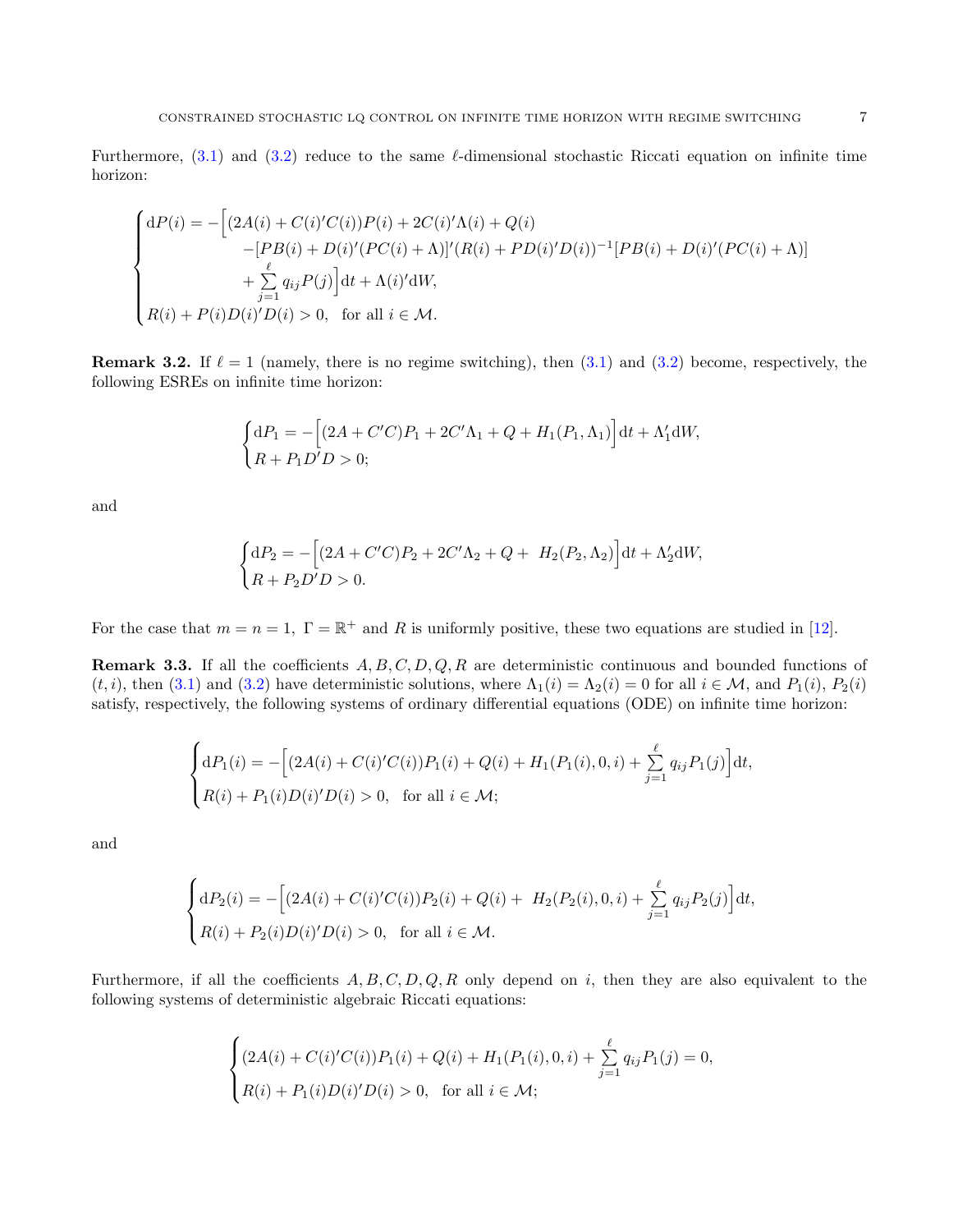and

$$
\begin{cases}\n(2A(i) + C(i)'C(i))P_2(i) + Q(i) + H_2(P_2(i), 0, i) + \sum_{j=1}^{\ell} q_{ij}P_2(j) = 0, \\
R(i) + P_2(i)D(i)'D(i) > 0, \text{ for all } i \in \mathcal{M}.\n\end{cases}
$$

**Remark 3.4.** If all the coefficients  $A, B, C, D, Q, R$  are constant matrices, and  $\Gamma = \mathbb{R}^m$ , then  $P_1(1) = P_2(1) =$  $\cdots = P_1(\ell) = P_2(\ell), \Lambda_1(i) = \Lambda_2(i) = 0$  for all  $i \in \mathcal{M}$ . Both [\(3.1\)](#page-5-1) and [\(3.2\)](#page-5-2) become

$$
\begin{cases} dP = -[(2A + C'C)P + Q - P^2(B' + C'D)(R + PD'D)^{-1}(B + D'C)]dt, \\ R + PD'D > 0, \end{cases}
$$

which is equivalent to

$$
(2A + C'C)P + Q - P2(B' + C'D)(R + PD'D)-1(B + D'C) = 0.
$$

Furthermore, if  $2A + C'C < 0$ ,  $B \neq 0$ ,  $D \equiv 0$ ,  $Q > 0$ ,  $R > 0$ , then  $(3.1)$  has two solutions

$$
\tilde{P} = \frac{-(2A + C'C) + \sqrt{(2A + C'C)^2 + 4B'R^{-1}BQ}}{2(2A + C'C)} < 0;
$$
\n
$$
\hat{P} = \frac{-(2A + C'C) - \sqrt{(2A + C'C)^2 + 4B'R^{-1}BQ}}{2(2A + C'C)} > 0.
$$

So the solution of  $(3.1)$  as well as that of  $(3.2)$  may not be unique. However, we will show the nonnegative solutions to them are unique in the following two sections.

In the sequel, we will study the solvability of ESREs  $(3.1)$  and  $(3.2)$  as well as problem  $(2.2)$  in two cases separately: (1) standard case, in which  $R(i)$  is uniformly positive definite; (2) singular case, in which  $R(i)$  is positive semidefinite. Here "singular" means that the control weight matrix  $R(i)$  in the cost functional [\(2.3\)](#page-3-2) could be probably a singular matrix.

#### 4. Standard case

<span id="page-7-0"></span>In this section, we will study the solvability of ESREs [\(3.1\)](#page-5-1) and [\(3.2\)](#page-5-2) as well as problem [\(2.2\)](#page-2-1) under the following assumption.

<span id="page-7-1"></span>**Assumption 4.1** (Standard case).  $Q(i) \ge 0$  and  $R(i) \ge \delta I_{m \times m}$  for all  $i \in \mathcal{M}$ , where  $\delta$  is some positive constant.

Under Assumption [4.1,](#page-7-1) clearly we have  $J_{\infty}(x, i_0, u(\cdot)) \geq 0$ , for all  $(x, i_0, u) \in \mathbb{R} \times \mathcal{M} \times \mathcal{U}$ . Therefore, problem [\(2.2\)](#page-2-1) is well-posed with a nonnegative optimal value.

#### 4.1. Solvability of the extended stochastic Riccati equations

Our first result on the solvability of ESREs [\(3.1\)](#page-5-1) and [\(3.2\)](#page-5-2) is given as follows.

<span id="page-7-2"></span>Theorem 4.2 (Standard case). Under Assumptions [2.1,](#page-3-0) [2.2](#page-3-1) and [4.1,](#page-7-1) there exists a nonnegative solution  $(P_1(i), \Lambda_1(i))_{i \in \mathcal{M}}$  to  $(3.1)$  (respectively,  $(P_2(i), \Lambda_2(i))_{i \in \mathcal{M}}$ ) to  $(3.2)$ ).

In the rest of this subsection, we prove Theorem [4.2.](#page-7-2) We only prove the existence of a solution to [\(3.1\)](#page-5-1), and the argument for  $(3.2)$  is similar. Our method is first to approximate  $(3.1)$  by a sequence of BSDEs on finite time horizon, and then pass to the limit.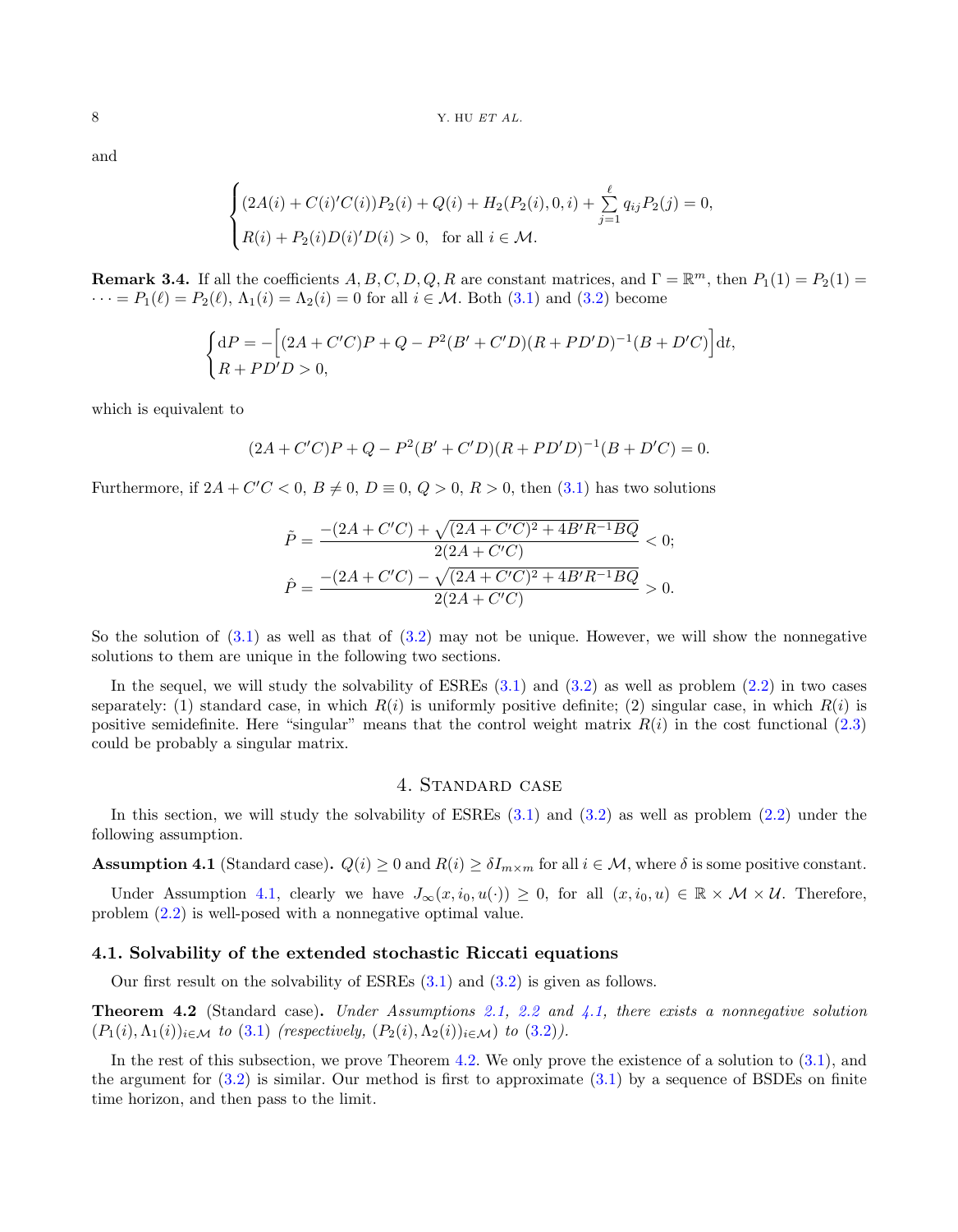For any  $N > 0$ , consider the following system of BSDEs on  $[0, N]$ :

$$
\begin{cases}\ndP_{1,N}(i) = -\left[ (2A(i) + C(i)'C(i))P_{1,N}(i) + 2C(i)' \Lambda_{1,N}(i) + Q(i) \right. \\
\left. + H_1(P_{1,N}(i), \Lambda_{1,N}(i), i) + \sum_{j=1}^{\ell} q_{ij} P_{1,N}(j) \right] dt + \Lambda_{1,N}(i)' dW, \\
P_{1,N}(N, i) = 0, \\
R(i) + P_{1,N}(i)D(i)'D(i) > 0, \text{ for all } i \in \mathcal{M}.\n\end{cases} \tag{4.1}
$$

By Theorem 3.5 in [\[7\]](#page-22-10), under Assumptions [2.1,](#page-3-0) [2.2](#page-3-1) and [4.1,](#page-7-1) BSDE [\(4.1\)](#page-8-0) admits a unique solution  $(P_{1,N}(i), \Lambda_{1,N}(i))_{i \in \mathcal{M}}$ , such that  $(P_{1,N}(i), \Lambda_{1,N}(i)) \in L^{\infty}_{\mathcal{F}^W}(0,N;\mathbb{R}) \times L^2_{\mathcal{F}^W}(0,N;\mathbb{R}^n)$  and  $P_{1,N}(i) \geq 0$  for all  $i \in \mathcal{M}$ . We simply extend  $(P_{1,N}(i), \Lambda_{1,N}(i))$  to  $[0, +\infty)$  by setting  $P_{1,N}(t, i) = 0$ ,  $\Lambda_{1,N}(t, i) = 0$  for  $t > N$ . Clearly the extended solution is nonnegative.

In order to pass to the limit, we need to show the solution is upper bounded, uniformly in  $N$ , and monotone increasing with respect to N. They are contained in the subsequent two lemmas.

<span id="page-8-1"></span>**Lemma 4.3.** Under Assumptions [2.1,](#page-3-0) [2.2](#page-3-1) and [4.1,](#page-7-1) we have  $P_{1,N}(i) \leq \frac{c_1}{\rho}$  for all  $i \in \mathcal{M}$ , where  $c_1 > 0$  is a constant such that  $Q(i) \leq c_1$  for all  $i \in \mathcal{M}$ .

*Proof.* Notice that  $H_1(t, P, \Lambda) \leq 0$ , from the proof of Theorem 3.5 in [\[7\]](#page-22-10), we have

<span id="page-8-0"></span>
$$
P_{1,N}(t,i) \le \frac{c_1}{\rho} (1 - e^{-\rho(N-t)}) \le \frac{c_1}{\rho}.
$$

So the solution of  $(4.1)$  is upper bounded uniformly in N.

<span id="page-8-2"></span>**Lemma 4.4.** Under Assumptions [2.1,](#page-3-0) [2.2](#page-3-1) and [4.1,](#page-7-1) we have  $P_{1,N}(i) \leq P_{1,M}(i)$ , if  $N \leq M$ .

*Proof.* Let  $a > 0$  be sufficiently small such that  $R(i) - aD(i)D(i) > 0$  for all  $i \in \mathcal{M}$ . For every  $i \in \mathcal{M}$ , define

$$
(U_M(t,i), V_M(t,i)) = \left(\ln (P_{1,M}(t,i) + a), \frac{\Lambda_{1,M}(t,i)}{P_{1,M}(t,i) + a}\right),\,
$$

and

$$
(U_N(t,i), V_N(t,i)) = \left(\ln(P_{1,N}(t,i) + a), \ \frac{\Lambda_{1,N}(t,i)}{P_{1,N}(t,i) + a}\right).
$$

Then  $\ln a \le U_M(t, i) \le \ln(c_1/\rho + a)$  by Lemma [4.3.](#page-8-1) By Itô's lemma,  $(U_M(t, i), V_M(t, i))_{i \in \mathcal{M}}$  satisfies the following  $\ell$ -dimensional BSDE:

$$
\begin{cases} dU_M(i) = -\Big[(2A(i) + C(i)'C(i))(1 - ae^{-U_M(i)}) + 2C(i)'V_M(i) + Q(i)e^{-U_M(i)} \\ \qquad + \tilde{H}(U_M(i), V_M(i), i) + \frac{1}{2}V_M(i)'V_M(i) + \sum_{j=1}^{\ell} q_{ij}e^{U_M(j) - U_M(i)}\Big]dt + V_M(i)'dW, \\ U_M(M, i) = \ln a, \text{ for all } i \in \mathcal{M}, \end{cases}
$$

where

$$
\tilde{H}(U,V,i) = \inf_{v \in \Gamma} \left[ v'((1 - ae^{-U})D(i)'D(i) + R(i)e^{-U})v + 2v'((1 - ae^{-U})(B(i) + D(i)'C(i)) + D(i)'V) \right].
$$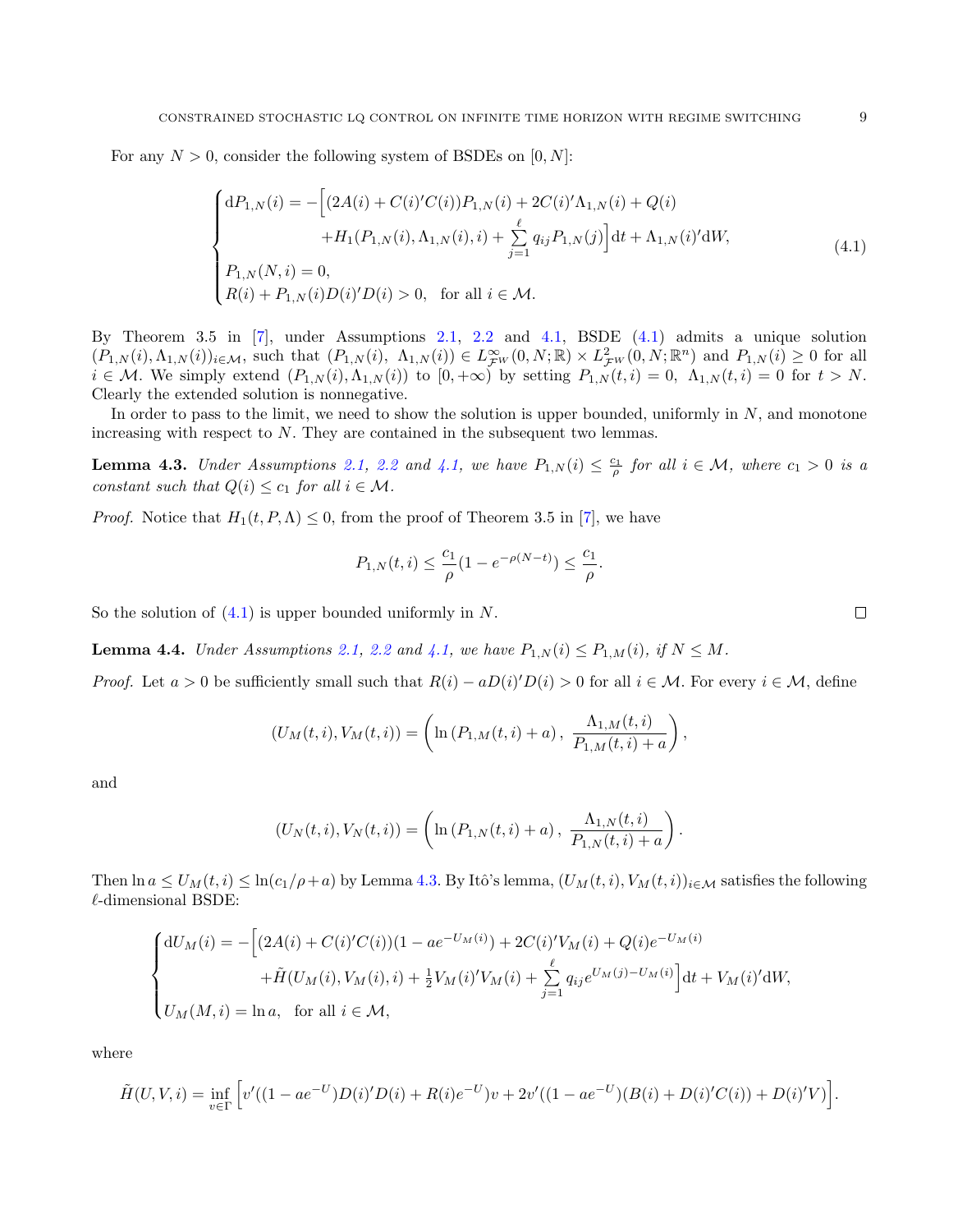Set

$$
(\bar{U}(t,i),\ \bar{V}(t,i))=(U_M(t,i)-U_N(t,i),\ V_M(t,i)-V_N(t,i)).
$$

Noticing that  $U_M(t, i) = \ln a, V_M(t, i) = 0$  for  $t > M$ , we have

$$
\bar{U}(t,i) = \int_{t}^{M} \left[ (Q(i) - 2aA(i) - aC(i)'C(i))(e^{-U_M(i)} - e^{-U_N(i)}) + 2C(i)'\bar{V}(i) + \frac{Q(i)}{a}I_{\{s \ge N\}} + \tilde{H}(U_M(i), V_M(i), i) - \tilde{H}(U_N(i), V_N(i), i) + (V_M(i) + V_N(i))'\bar{V}(i) + \sum_{j=1}^{\ell} q_{ij}(e^{U_M(j)} - U_M(i) - e^{U_N(j)} - U_N(i)) \right] ds - \int_{t}^{M} \bar{V}(i)'dW.
$$

Furthermore, by Itô's lemma,

$$
(\bar{U}(t,i)^{-})^{2} = \int_{t}^{M} \left[ -2\bar{U}(i)^{-}(Q(i) - 2aA(i) - aC(i)^{\prime}C(i))(e^{-U_{M}(i)} - e^{-U_{N}(i)}) - 4\bar{U}(i)^{-}C(i)^{\prime}\bar{V}(i) - 2\bar{U}(i)^{-}\frac{Q(i)}{a}I_{\{s \geq N\}} - 2\bar{U}(i)^{-}(\tilde{H}(U_{M}(i), V_{M}(i), i) - \tilde{H}(U_{N}(i), V_{N}(i), i)) - 2\bar{U}(i)^{-}(V_{M}(i) + V_{N}(i))^{\prime}\bar{V}(i) - \bar{V}(i)^{2}I_{\{\bar{U}(i) < 0\}} - 2\bar{U}(i)^{-}\sum_{j=1}^{\ell} q_{ij}(e^{U_{M}(j) - U_{M}(i)} - e^{U_{N}(j) - U_{N}(i)})\right]ds + \int_{t}^{M} 2\bar{U}(i)^{-}\bar{V}(i)dW.
$$

Notice that  $-2\bar{U}(i)^{-}\frac{Q(i)}{a}I_{\{s\geq N\}}\leq 0$ , using similar method as Theorem 3.5 in [\[7\]](#page-22-10), we can prove  $\bar{U}(t,i)^{-}=0$  for a.e.  $t \in [0, M]$  and all  $i \in \mathcal{M}$ . This completes the proof.

We are now ready to prove Theorem [4.2](#page-7-2) by passing to the limit.

*Proof of Theorem [4.2.](#page-7-2)* For any fixed  $T > 0$ , we choose  $N > T$  in [\(4.1\)](#page-8-0). From Lemma [4.4](#page-8-2) and Lemma [4.3,](#page-8-1)  $P_N(i)$ is non-decreasing w.r.t. N and has a uniform upper bound  $\frac{c_1}{\rho}$ . Therefore we can define an  $\{\mathcal{F}_t^W\}_{t\geq 0}$ -predictable process  $P_1^T(t,i)$  by

$$
P_1^T(t,i) := \lim_{N \to \infty} P_{1,N}(t,i), \text{ for all } i \in \mathcal{M}.
$$

Note that  $P_1^T(i)$  does not depend on T, and we take this notation just for convenience.

Note that  $P_{1,N}(i) \leq \frac{c_1}{\rho}$  and

$$
|H_1(P_{1,N}(i), \Lambda_{1,N}(i), i)| \leq \frac{1}{\delta} |P_{1,N}(i)B(i) + P_{1,N}(i)D(i)'C(i) + D(i)' \Lambda_{1,N}(i)|^2
$$
  

$$
\leq \frac{c_2}{\delta} (P_{1,N}(i)^2 + |\Lambda_{1,N}(i)|^2),
$$

for some sufficiently large  $c_2$ , so we can regard  $(P_{1,N}(i),\Lambda_{1,N}(i))$  as the solution of a scalar-valued quadratic BSDE on  $[0, T]$  for each  $i \in \mathcal{M}$ . Thus by Proposition 2.4 in [\[9\]](#page-22-11), there exists a process  $\Lambda_1^T(i) \in L^2_{\mathcal{F}^W}(0, T; \mathbb{R}^n)$ such that  $(P_1^T(i), \Lambda_1^T(i))$  is a solution to the i<sup>th</sup> equation in ESRE [\(3.1\)](#page-5-1) on the time interval  $[0, T]$  with terminal value  $P_1^T(T, i)$ .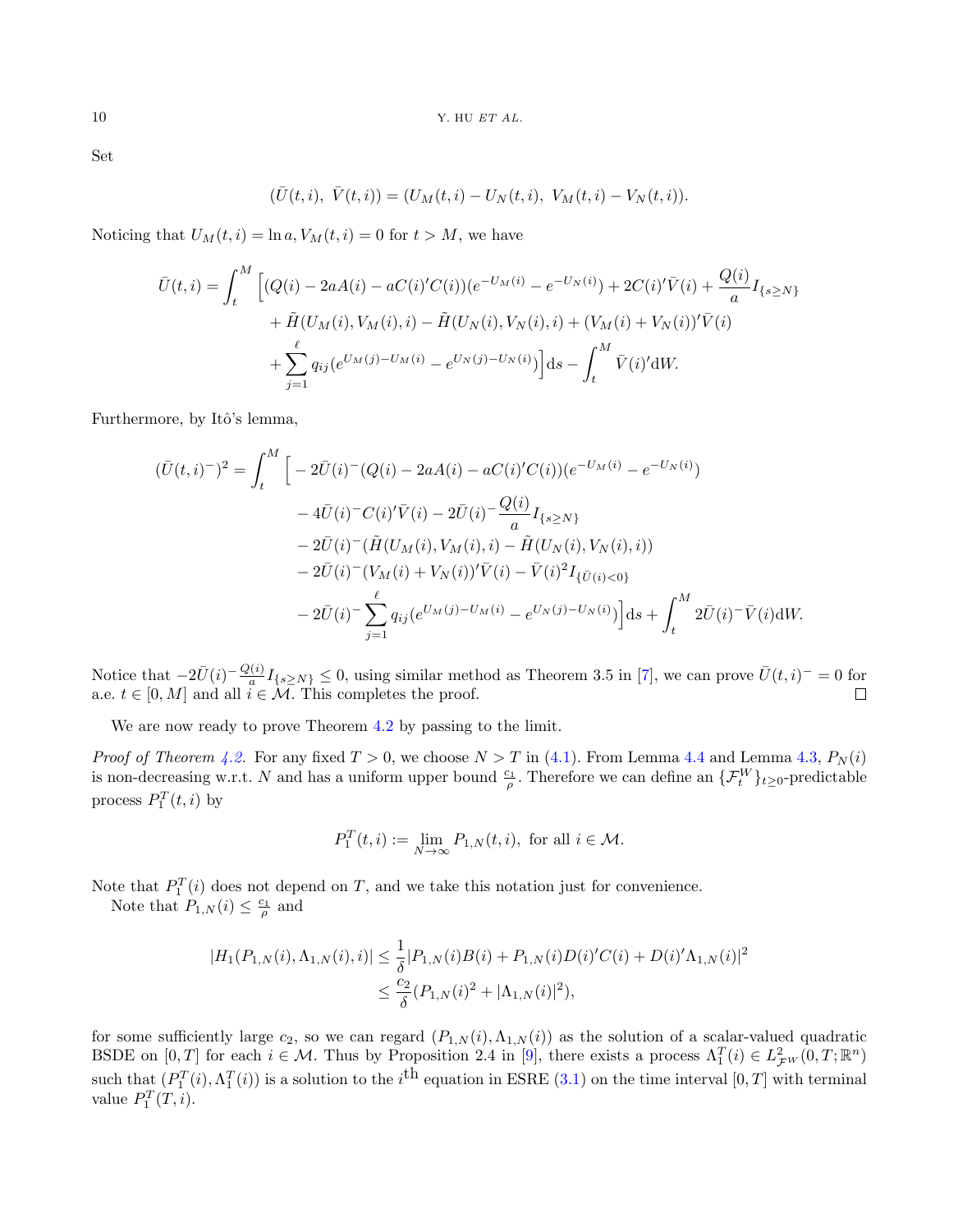We need to show that  $\Lambda_1^T(i)$  does not depend on T. For any  $T_1 > T$ , there exists a process  $\Lambda_1^{T_1}(i) \in$  $L^2_{\mathcal{F}W}(0,T_1;\mathbb{R}^n)$  such that  $(P^{T_1}_\mathcal{I}(i),\Lambda^{T_1}_1(i))$  is a solution to the *i*<sup>th</sup> equation in ESRE [\(3.1\)](#page-5-1) on the time interval [0, T<sub>1</sub>] with terminal value  $P_1^{T_1}(T_1, i)$ . Notice that  $P_1^{T_1}(T, i) = \lim_{N \to \infty} P_{1,N}(T, i) = P_1^{T}(T, i)$ , by the uniqueness of the solution of the  $i^{\text{th}}$  equation in ESRE [\(3.1\)](#page-5-1) with terminal value  $P_1^{T_1}(T,i) = P_1^{T}(T,i)$  (see Thm. 3.5 of [\[7\]](#page-22-10)), we get  $\Lambda_1^T(t, i) = \Lambda_1^{T_1}(t, i), t \in [0, T].$ 

This shows that  $(P_1(i), \Lambda_1(i))_{i \in \mathcal{M}}$  forms a nonnegative solution to ESRE [\(3.1\)](#page-5-1). This completes the proof.  $\Box$ 

The following proposition shows that the solution  $(P_1(i), \Lambda_1(i))_{i\in\mathcal{M}}$  of  $(3.1)$  constructed in Theorem [4.2](#page-7-2) is actually uniformly positive if  $Q(i)$  is uniformly positive for all  $i \in \mathcal{M}$ .

**Proposition 4.5.** If Assumptions [2.1,](#page-3-0) [2.2,](#page-3-1) [4.1](#page-7-1) hold and  $Q(i) \geq \delta$  for all  $i \in \mathcal{M}$ , where  $\delta$  is some positive constant. Then the solution  $(P_1(i), \Lambda_1(i))_{i \in \mathcal{M}}$  of  $(3.1)$  constructed in the proof of Theorem [4.2](#page-7-2) is uniformly positive.

*Proof.* Let  $c_3 > 0$  be any constant such that

$$
2A(i) + C(i)'C(i) + q_{ii} - \frac{2c_1}{\delta \rho} |B(i) + D(i)'C(i)|^2 > -c_3
$$
, for all  $i \in \mathcal{M}$ .

Consider the following  $\ell$ -dimensional BSDE:

<span id="page-10-0"></span>
$$
\begin{cases}\nd\underline{P}_{1,N}(i) = -\left[ (2A(i) + C(i)'C(i) + q_{ii})\underline{P}_{1,N}(i) + 2C(i)'\underline{\Lambda}_{1,N}(i) + Q(i) \right. \\
\left. + H_1(\underline{P}_{1,N}(i), \underline{\Lambda}_{1,N}(i), i) \right] dt + \underline{\Lambda}_{1,N}(i)'dW, \\
\underline{P}_{1,N}(N, i) = 0, \\
R(i) + \underline{P}_{1,N}(i)D(i)'D(i) > 0, \text{ for all } i \in \mathcal{M}.\n\end{cases} \tag{4.2}
$$

This is a decoupled system of BSDE. From Theorem 4.1 and Theorem 5.2 of [\[8\]](#page-22-3), the  $i^{\text{th}}$  equation in [\(4.2\)](#page-10-0) admits a unique, hence maximal solution (see page 565 of [\[9\]](#page-22-11) for its definition)  $(P_{1,N}(i), \Delta_{1,N}(i)) \in$  $L^{\infty}_{\mathcal{F}^W}(0, N; \mathbb{R}) \times L^2_{\mathcal{F}^W}(0, N; \mathbb{R}^n)$ , and  $\underline{P}_{1,N}(i) \geq 0$  for all  $i \in \mathcal{M}$ . From the proof of Theorem 3.5 of [\[7\]](#page-22-10), the solution  $(P_{1,N}(i), \Lambda_{1,N}(i))_{i\in\mathcal{M}}$  of [\(4.1\)](#page-8-0) could be approximated by the solutions of a sequence of BSDEs with Lipschitz generators. Thus we can use comparison theorem for multidimensional BSDEs (see for example Lem. 3.4 of [\[7\]](#page-22-10)) and then pass to the limit to get  $P_{1,N}(i) \geq \underline{P}_{1,N}(i)$  for all  $i \in \mathcal{M}$ .

Let  $g : \mathbb{R}^+ \to [0,1]$  be a smooth truncation function satisfying  $g(x) = 1$  for  $x \in [0, \frac{c_1}{\rho}]$ , and  $g(x) = 0$  for  $x \in [2\frac{c_1}{\rho}, +\infty)$ . Notice that  $\frac{c_1}{\rho} \ge P_{1,N}(i) \ge \underline{P}_{1,N}(i)$ , so  $(\underline{P}_{1,N}(i), \underline{\Lambda}_{1,N}(i))$  is still a solution of the  $i^{\text{th}}$  equation in BSDE [\(4.2\)](#page-10-0) when  $H_1(P, \Lambda, i)$  is replaced by  $H_1(P, \Lambda, i)g(P)$  in the generator.

Notice that for  $P = P_{1,N}(i)$ ,  $\Lambda = \underline{\Lambda}_{1,N}(i)$ , we have

$$
H_{1}(P, \Lambda, i)g(P)
$$
  
=  $\inf_{v \in \Gamma} [v'(PD(i')D(t, i) + R(i))v + 2v'(PB(i) + PD(i)'C(i) + D(i)'\Lambda)]g(P)$   
 $\geq \inf_{v \in \Gamma} [\delta|v|^{2} + 2v'(PB(i) + PD(i)'C(i) + D(i)'\Lambda)]g(P)$   
 $\geq \inf_{v \in \mathbb{R}^{m}} [\delta|v|^{2} + 2v'(PB(i) + PD(i)'C(i) + D(i)'\Lambda)]g(P)$   
=  $-\frac{1}{\delta}|PB(i) + PD(i)'C(i) + D(i)'\Lambda|^{2}g(P)$   
=  $-\frac{P^{2}}{\delta}|B(i) + D(i)'C(i)|^{2}g(P) - \frac{P}{\delta}(B(i) + D(i)'C(i))'D(i)'\Lambda g(P) - \frac{1}{\delta}|D(i)'\Lambda|^{2}g(P)$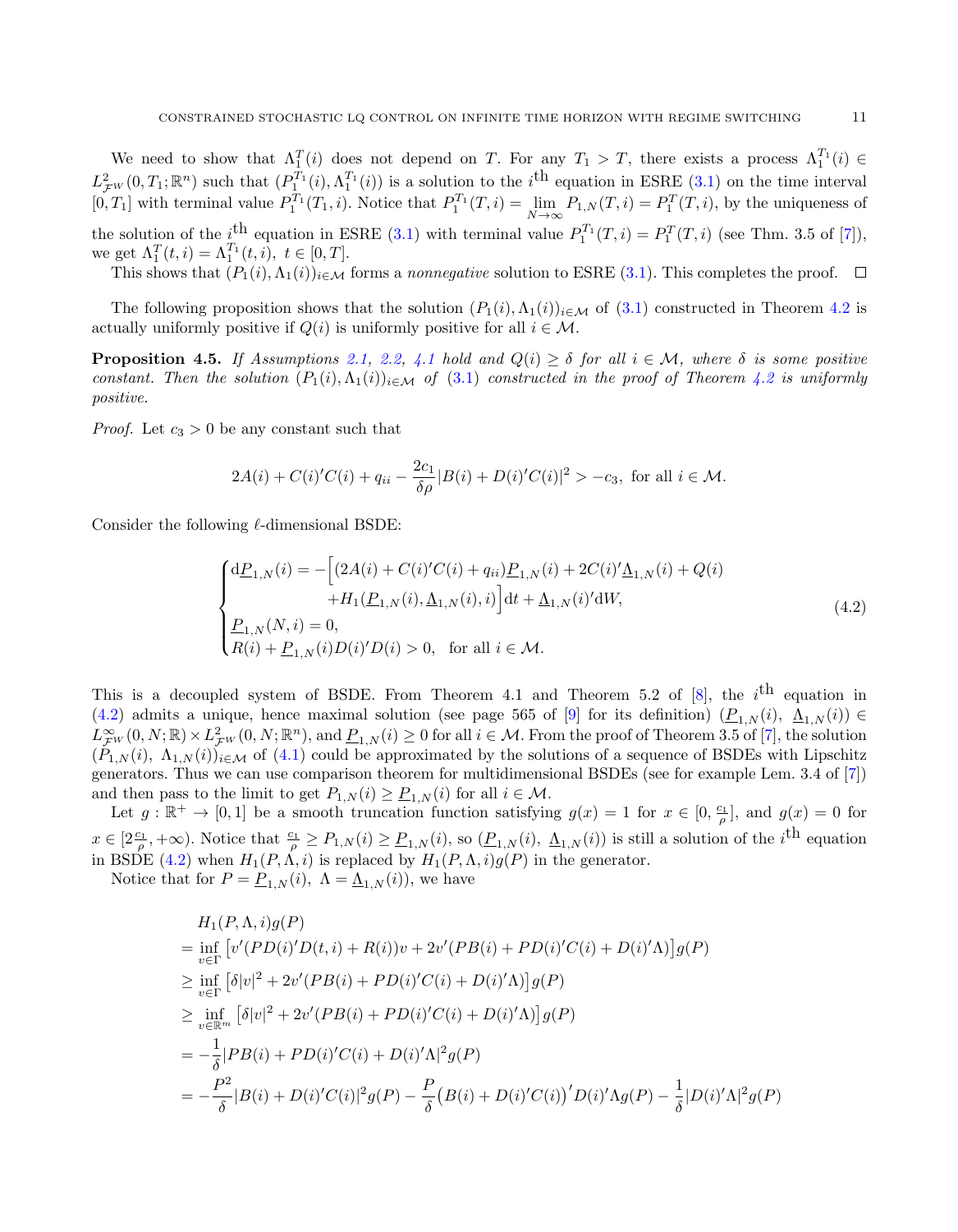$$
\geq -\frac{2c_1P}{\delta\rho}|B(i) + D(i)'C(i)|^2 - \frac{P}{\delta}\big(B(i) + D(i)'C(i)\big)'D(i)'\Lambda g(P) - \frac{1}{\delta}|D(i)'\Lambda|^2 g(P).
$$

The following BSDE

$$
\begin{cases} dP = -\Big[-c_3P + \delta + 2C(i)'\Lambda - \frac{P}{\delta}\big(B(i) + D(i)'C(i)\big)'D(i)'\Lambda g(P) - \frac{1}{\delta}|D(i)'\Lambda|^2 g(P)\Big]dt + \Lambda'dW, \\ P(N) = 0, \end{cases}
$$

admits a solution  $(\frac{\delta}{c_3}(1 - e^{-c_3(N-t)}), 0)$ . Then the maximal solution argument (Thm. 2.3 of [\[9\]](#page-22-11)) gives

$$
\underline{P}_{1,N}(t,i) \ge \frac{\delta}{c_3} (1 - e^{-c_3(N-t)}).
$$

Therefore, for any  $t \in [0, \infty)$  and  $i \in \mathcal{M}$ , we get

$$
P_1(t,i) = \lim_{N \to \infty} P_{1,N}(t,i) \ge \lim_{N \to \infty} P_{1,N}(t,i) \ge \lim_{N \to \infty} \frac{\delta}{c_3} (1 - e^{-c_3(N-t)}) = \frac{\delta}{c_3}.
$$

This completes the proof.

We now turn to the study of the original stochastic LQ problem  $(2.2)$ .

#### 4.2. Solution to problem [\(2.2\)](#page-2-1)

For  $PD(t, i) \setminus D(t, i) + R(t, i) > 0$ , there exists  $\tilde{R}_P(t, i) \in L^{\infty}_{\mathcal{F}^W}(0, \infty; \mathbb{R}^{m \times m})$  such that

$$
PD(t,i)'D(t,i) + R(t,i) = \tilde{R}_P(t,i)' \tilde{R}_P(t,i).
$$

Denote  $\text{Proj}_{\tilde{R}_P\Gamma}(\cdot)$  be the projection mapping from  $\mathbb{R}^m$  to the closed cone  $\tilde{R}_P\Gamma$  under the Euclidean norm<sup>[1](#page-11-0)</sup>. The set is not empty and may contain more than one point. And any point in  $\text{Proj}_{\tilde{R}_P\Gamma}(-\tilde{R}_P(PD'D + R)^{-1}(PB +$  $PD'C + D'\Lambda$ ) attains the infimum in the definition of  $H_1$  because (remind that the arguments t, i and  $\omega$  are suppressed in  $B, C, D, R, \tilde{R}_P$ 

$$
H_1(t, \omega, P, \Lambda, i) = \inf_{v \in \Gamma} \left[ v'(PD'D + R)v + 2v'(PB + PD'C + D'\Lambda) \right]
$$
  
=  $\inf_{v \in \Gamma} \left[ v'\tilde{R}'_P\tilde{R}_Pv + 2v'(PB + PD'C + D'\Lambda) \right]$   
=  $\inf_{v \in \Gamma} \left| \tilde{R}_Pv + \tilde{R}_P(PD'D + R)^{-1}(PB + PD'C + D'\Lambda) \right|^2$   
-  $(PB + PD'C + D'\Lambda)'(PD'D + R)^{-1}(PB + PD'C + D'\Lambda).$ 

Similarly, any point in  $\text{Proj}_{\tilde{R}_P}(\tilde{R}_P(PD'D + R)^{-1}(PB + PD'C + D'\Lambda))$  attains the infimum in the definition of  $H_2$ . From a measurable selection theorem (see *e.g.* Lem. 11 of [\[6\]](#page-22-12)), we know there exist two  $\{\mathcal{F}_t^W\}_{t\geq 0}$ -predictable processes  $\hat{v}_1(t, \omega, P, \Lambda, i)$  and  $\hat{v}_2(t, \omega, P, \Lambda, i)$  that satisfy

<span id="page-11-1"></span>
$$
\hat{v}_1(t,\omega,P,\Lambda,i) \in \text{Proj}_{\tilde{R}_P\Gamma}(-\tilde{R}_P(PD'D + R)^{-1}(PB + PD'C + D'\Lambda)),
$$
  

$$
\hat{v}_2(t,\omega,P,\Lambda,i) \in \text{Proj}_{\tilde{R}_P\Gamma}(\tilde{R}_P(PD'D + R)^{-1}(PB + PD'C + D'\Lambda)).
$$
 (4.3)

<span id="page-11-0"></span><sup>&</sup>lt;sup>1</sup>We remark that the cone  $\tilde{R}_P \Gamma$  depends on P.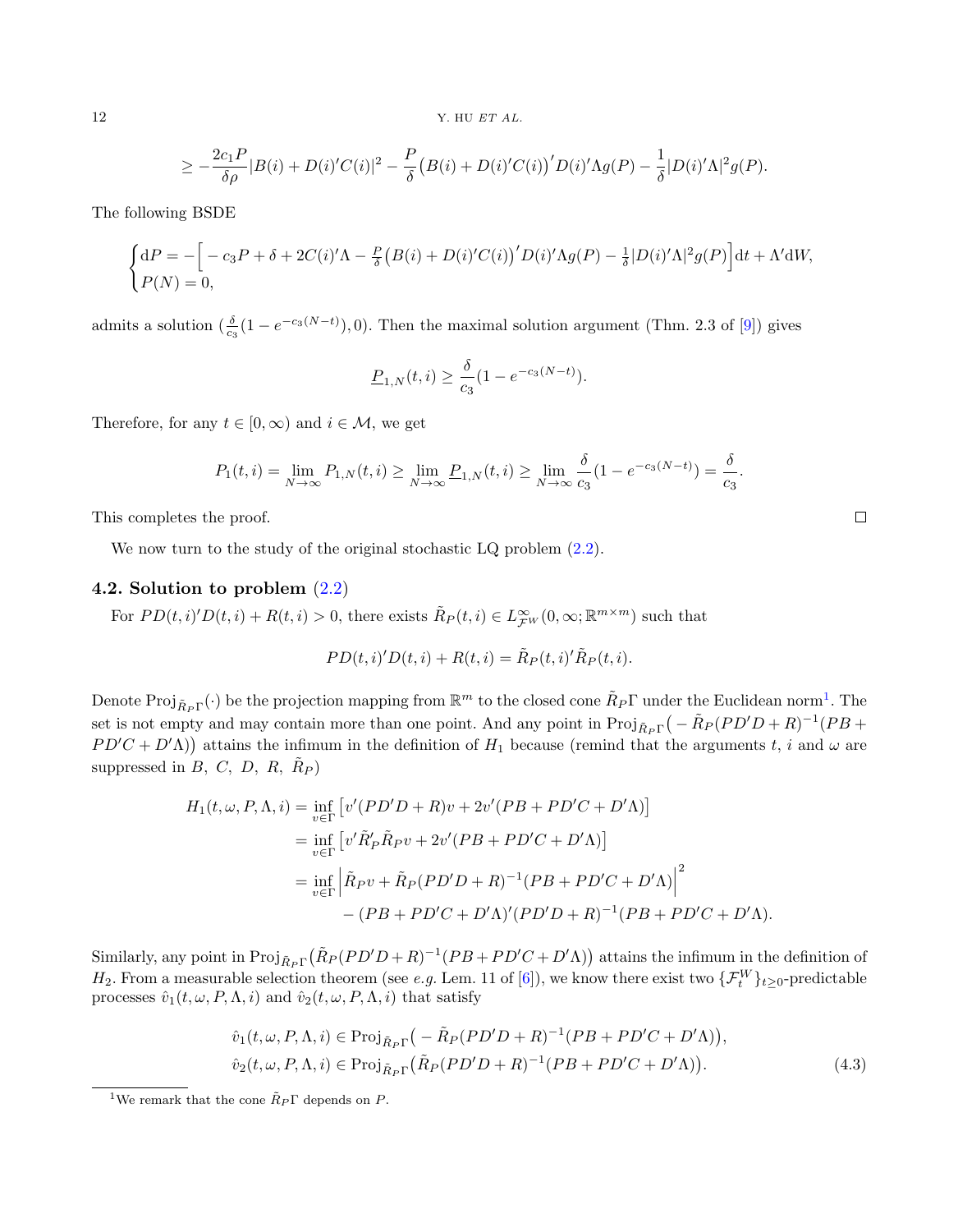We will give an optimal control to problem  $(2.2)$  by  $\hat{v}_1$ ,  $\hat{v}_2$ .

<span id="page-12-1"></span>**Theorem 4.6.** Suppose Assumptions [2.1,](#page-3-0) [2.2](#page-3-1) and [4.1](#page-7-1) hold. Let  $(P_1(i), \Lambda_1(i))_{i \in \mathcal{M}}$  (resp.  $(P_2(i), \Lambda_2(i))_{i \in \mathcal{M}}$ ) be nonnegative solutions to [\(3.1\)](#page-5-1) (resp.  $(3.2)$ ), and  $\hat{v}_1$ ,  $\hat{v}_2$  defined in [\(4.3\)](#page-11-1). Then problem [\(2.2\)](#page-2-1) admits an optimal control, as a feedback function of the time  $t$ , the state  $X$ , and the market regime  $i$ ,

$$
u^*(t, X, i) = \hat{v}_1(t, P_1(t, i), \Lambda_1(t, i), i)X^+ + \hat{v}_2(t, P_2(t, i), \Lambda_2(t, i), i)X^-.
$$
\n(4.4)

Moreover, the corresponding optimal value is

<span id="page-12-2"></span><span id="page-12-0"></span>
$$
V(x, i_0) = P_1(0, i_0)(x^+)^2 + P_2(0, i_0)(x^-)^2.
$$

*Proof.* For any  $T > 0$ , we consider the following optimal control problems on finite time horizon  $[0, T]$ :

$$
\begin{cases}\n\text{Minimize} & J_T(x, i_0, u(\cdot)) \\
\text{subject to} & (X(\cdot), u(\cdot)) \text{ admissible for } (2.1),\n\end{cases} (4.5)
$$

where

$$
J_T(x, i_0, u(\cdot)) := \mathbb{E}\bigg\{\int_0^T \Big(Q(t, \alpha_t)X(t)^2 + u(t)'R(t, \alpha_t)u(t)\Big)dt + P_1(T, \alpha_T)(X(T)^+)^2 + P_2(T, \alpha_T)(X(T)^-)^2\bigg\}.
$$

According to Theorem 4.2 in [\[7\]](#page-22-10),

$$
u^*(t, X, i) = \hat{v}_1(t, P_1(t, i), \Lambda_1(t, i), i)X^+ + \hat{v}_2(t, P_2(t, i), \Lambda_2(t, i), i)X^-
$$

is an optimal feedback control of problem [\(4.5\)](#page-12-0) with the optimal value

$$
\inf_{u \in \mathcal{U}} J_T(x, i_0, u(\cdot)) = J_T(x, i_0, u^*(\cdot)) = P_1(0, i_0)(x^+)^2 + P_2(0, i_0)(x^-)^2.
$$

Therefore, for any admissible pare  $(X(\cdot), u(\cdot))$  for  $(2.1)$ , we have

$$
P_1(0, i_0)(x^+)^2 + P_2(0, i_0)(x^-)^2 \leq J_T(x, i_0, u(\cdot))
$$
  
=  $\mathbb{E}\left\{\int_0^T \left(Q(t, \alpha_t)X(t)^2 + u(t)'R(t, \alpha_t)u(t)\right)dt$   
+  $P_1(T, \alpha_T)(X(T)^+)^2 + P_2(T, \alpha_T)(X(T)^-)^2\right\}$   
 $\leq \mathbb{E}\left\{\int_0^\infty \left(Q(t, \alpha_t)X(t)^2 + u(t)'R(t, \alpha_t)u(t)\right)dt$   
+  $P_1(T, \alpha_T)(X(T)^+)^2 + P_2(T, \alpha_T)(X(T)^-)^2\right\}.$ 

Thanks to Remark [2.3,](#page-3-3)

$$
\lim_{T \to \infty} \mathbb{E}[X(T)^2] = 0.
$$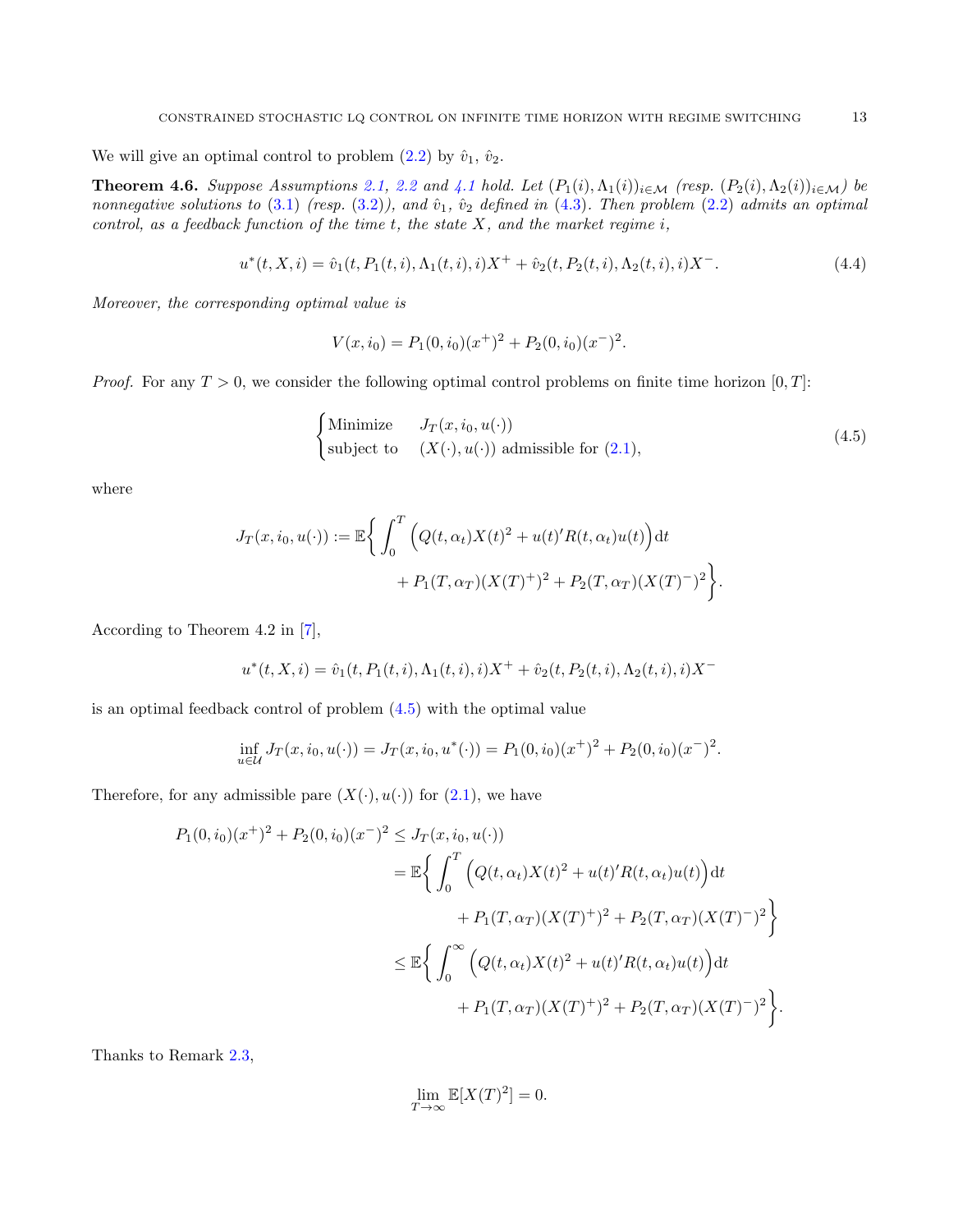Since  $P_1$  and  $P_2$  are uniformly bounded, we have

$$
P_1(0, i_0)(x^+)^2 + P_2(0, i_0)(x^-)^2 \le \lim_{T \to \infty} \mathbb{E} \bigg\{ \int_0^{\infty} \Big( Q(t, \alpha_t) X(t)^2 + u(t)' R(t, \alpha_t) u(t) \Big) dt
$$
  
+ 
$$
P_1(T, \alpha_T) (X(T)^+)^2 + P_2(T, \alpha_T) (X(T)^-)^2 \bigg\}
$$
  
= 
$$
\mathbb{E} \int_0^{\infty} \Big( Q(t, \alpha_t) X(t)^2 + u(t)' R(t, \alpha_t) u(t) \Big) dt.
$$

Taking infimum over  $u \in \mathcal{U}$ , we obtain

<span id="page-13-0"></span>
$$
P_1(0, i_0)(x^+)^2 + P_2(0, i_0)(x^-)^2 \le \inf_{u \in \mathcal{U}} J_\infty(x, i_0, u(\cdot)). \tag{4.6}
$$

On the other hand, let  $X^*(t)$  be the associated solution of  $(2.1)$  with u replaced by  $u^*$ . Then

$$
P_1(0, i_0)(x^+)^2 + P_2(0, i_0)(x^-)^2 = \inf_{u \in \mathcal{U}} J_T(x, i_0, u(\cdot)) = J_T(x, i_0, u^*(\cdot))
$$
  

$$
= \mathbb{E}\left\{\int_0^T \left(Q(t, \alpha_t)X^*(t)^2 + u^*(t)'R(t, \alpha_t)u^*(t)\right)dt + P_1(T, \alpha_T)(X^*(T)^+)^2 + P_2(T, \alpha_T)(X^*(T)^-)^2\right\}
$$
  

$$
\geq \mathbb{E}\int_0^T \left(Q(t, \alpha_t)X^*(t)^2 + u^*(t)'R(t, \alpha_t)u^*(t)\right)dt,
$$

where the last inequality is due to the nonnegativity of  $P_1$  and  $P_2$ . Note that  $X^*$  and  $u^*$  are independent of  $T$ . Letting  $T \to \infty$  in above, by the monotone convergence theorem, we get

$$
P_1(0, i_0)(x^+)^2 + P_2(0, i_0)(x^-)^2 \geq \mathbb{E} \int_0^{\infty} \left( Q(t, \alpha_t) X^*(t)^2 + u^*(t)' R(t, \alpha_t) u^*(t) \right) dt.
$$

By Assumption [4.1,](#page-7-1)  $Q \ge 0$  and  $R \ge \delta I_m$ , so the right hand side is

$$
\geq \delta \mathbb{E} \int_0^\infty |u^*(t)|^2 \mathrm{d} t.
$$

Hence  $u^* \in L^2_{\mathcal{F}}(0,\infty;\mathbb{R}^m)$  and  $u^* \in \mathcal{U}$ . This further implies

$$
P_1(0, i_0)(x^+)^2 + P_2(0, i_0)(x^-)^2 \ge \mathbb{E} \int_0^\infty \left( Q(t, \alpha_t) X^*(t)^2 + u^*(t)' R(t, \alpha_t) u^*(t) \right) dt
$$
  
 
$$
\ge \inf_{u \in \mathcal{U}} J_\infty(x, i_0, u(\cdot)). \tag{4.7}
$$

<span id="page-13-1"></span> $\Box$ 

Combining  $(4.6)$  and  $(4.7)$ , we conclude that

$$
\inf_{u \in \mathcal{U}} J_{\infty}(x, i_0, u(\cdot)) = P_1(0, i_0)(x^+)^2 + P_2(0, i_0)(x^-)^2 = J_{\infty}(x, i_0, u^*(\cdot)),
$$

and consequently,  $u^*(t, X, \alpha_t)$  is an optimal feedback control for [\(2.2\)](#page-2-1).

As a byproduct of Theorem [4.6,](#page-12-1) we have the following uniqueness of the solutions for ESREs [\(3.1\)](#page-5-1) and [\(3.2\)](#page-5-2).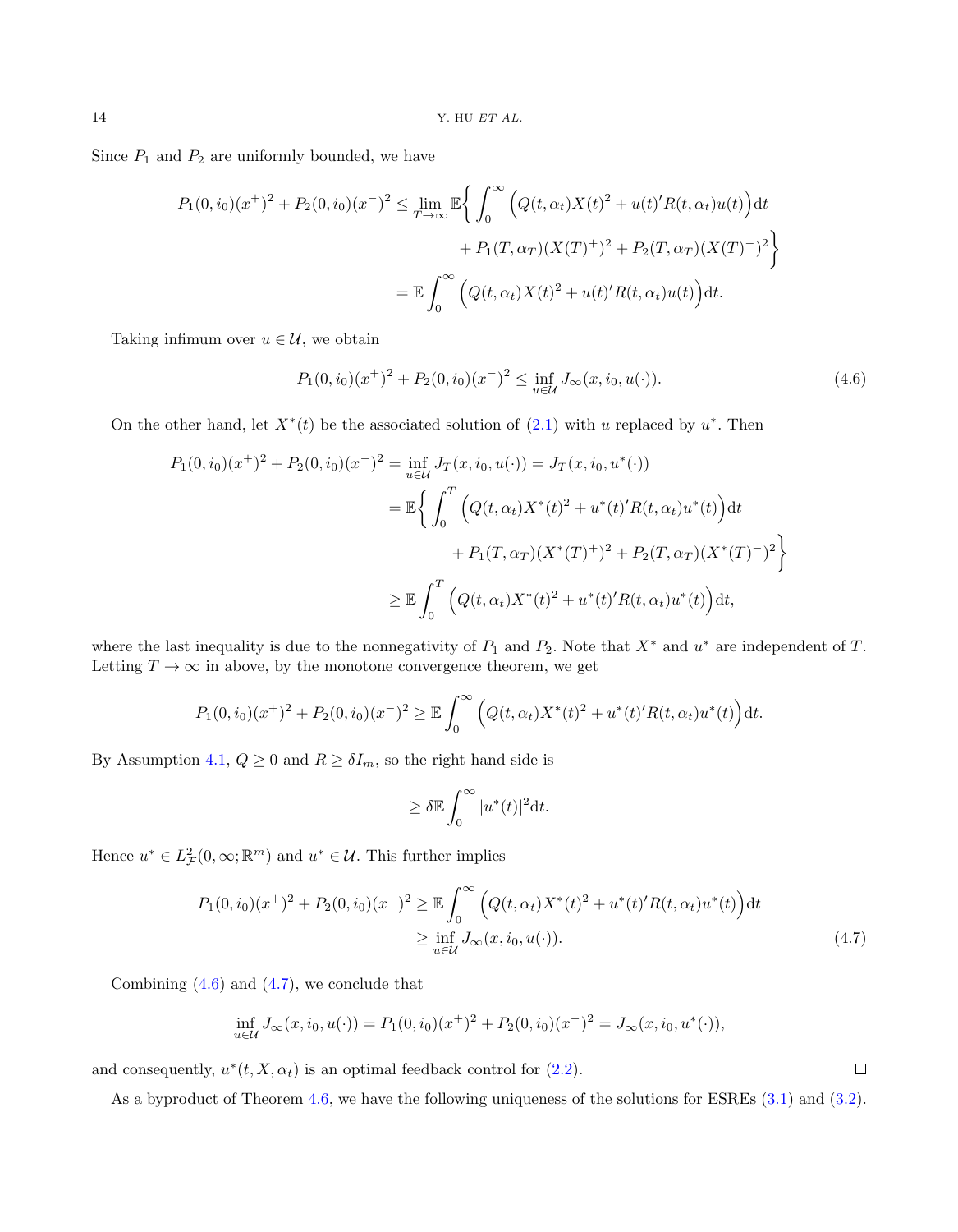<span id="page-14-4"></span>**Theorem 4.7.** Under Assumptions [2.1,](#page-3-0) [2.2](#page-3-1) and [4.1,](#page-7-1) each of the ESREs  $(3.1)$  and  $(3.2)$  admits at most one nonnegative solution.

*Proof.* Consider an stochastic LQ control problem on [s,  $\infty$ ), with  $s \geq 0$ , where the system dynamics is [\(2.1\)](#page-2-0) with initial time s, initial state  $x_s \in L^2_{\mathcal{F}_s}(\Omega;\mathbb{R})$  and initial regime  $\alpha_s = i$ , and the cost functional is

$$
J_{s,\infty}(x_s, i, u) := \mathbb{E}\Big\{\int_s^{\infty} \Big(Q(t, \alpha_t)X(t)^2 + u(t)^{\prime}R(t, \alpha_t)u(t)\Big)\mathrm{d}t\Big| X_s = x_s, \alpha_s = i\Big\}.
$$

Let  $(P_1(i), \Lambda_1(i))_{i \in \mathcal{M}}$  and  $(P_2(i), \Lambda_2(i))_{i \in \mathcal{M}}$  be nonnegative solutions to [\(3.1\)](#page-5-1) and [\(3.2\)](#page-5-2) respectively. Then going through the same analysis as in the proof of Theorem [4.6,](#page-12-1) we deduce that the optimal cost is

$$
V(x_s, i) := \inf_{u \text{ admissible}} J_{s,\infty}(x_s, i, u) = P_1(s, i)(x_s^+)^2 + P_2(s, i)(x_s^-)^2,
$$

<span id="page-14-0"></span>which clearly implies the uniqueness.

#### <span id="page-14-3"></span>5. Singular case

In this section, we will study the solvability of ESREs  $(3.1)$  and  $(3.2)$  as well as problem  $(2.2)$  in a singular case.

<span id="page-14-1"></span>**Assumption 5.1** (Singular case).  $R(i) \geq 0$ , and there exists a constant  $\delta > 0$  such that  $D(i)'D(i) \geq \delta I_{m \times m}$ and  $Q(i) \geq \delta$  for all  $i \in \mathcal{M}$ .

Under Assumption [5.1,](#page-14-1) clearly  $J_{\infty}(x, i_0, u(\cdot)) \ge 0$ , for all  $(x, i_0, u) \in \mathbb{R} \times \mathcal{M} \times \mathcal{U}$ , so problem [\(2.2\)](#page-2-1) is well-posed.

#### 5.1. Solvability of the extended stochastic Riccati equations

Same as before, we first study the solvability of ESREs [\(3.1\)](#page-5-1) and [\(3.2\)](#page-5-2).

<span id="page-14-2"></span>Theorem 5.2 (Singular case). Under Assumptions [2.1,](#page-3-0) [2.2](#page-3-1) and [5.1,](#page-14-1) there exists a uniformly positive solution  $(P_1(i), \Lambda_1(i))_{i \in \mathcal{M}}$  to  $(3.1)$  (respectively,  $(P_2(i), \Lambda_2(i))_{i \in \mathcal{M}}$ ) to  $(3.2)$ ).

In the rest of this subsection, we prove Theorem [5.2.](#page-14-2) We only prove the existence of a solution to [\(3.1\)](#page-5-1), and the argument for [\(3.2\)](#page-5-2) is similar.

For any  $a > 0$ , consider the following system of BSDEs on [0, N],

$$
\begin{cases}\ndP_{1,N}^{a}(i) = -\left[ (2A(i) + C(i)'C(i))P_{1,N}^{a}(i) + 2C(i)' \Lambda_{1,N}^{a}(i) + Q(i) \right. \\
\left. + H_{1}^{a}(P_{1,N}^{a}(i), \Lambda_{1,N}^{a}(i), i) + \sum_{j=1}^{\ell} q_{ij} P_{1,N}^{a}(j) \right] dt + \Lambda_{1,N}^{a}(i)' dW, \\
P_{1,N}^{a}(N, i) = 0, \\
aI_{m} + R(i) + P_{1,N}^{a}(i)D(i)'D(i) > 0, \text{ for all } i \in \mathcal{M},\n\end{cases}
$$
\n(5.1)

where

$$
H_1^a(t, \omega, P, \Lambda, i) = \inf_{v \in \Gamma} \left[ v'(PD(t, i)'D(t, i) + R(t, i) + aI_m)v + 2v'(PB(t, i) + PD(t, i)'C(t, i) + D(t, i)'\Lambda) \right].
$$

By Theorem 3.5 in [\[7\]](#page-22-10), under Assumptions [2.1,](#page-3-0) [2.2](#page-3-1) and [5.1,](#page-14-1) BSDE [\(5.1\)](#page-14-3) admits a unique solution  $(P_{1,N}^a(i), \Lambda_{1,N}^a(i))_{i \in \mathcal{M}}$ , such that  $(P_{1,N}^a(i), \Lambda_{1,N}^a(i)) \in L^{\infty}_{\mathcal{F}^W}(0, N; \mathbb{R}) \times L^2_{\mathcal{F}^W}(0, N; \mathbb{R}^n)$  and  $P_{1,N}^a(i) \geq 0$ , for all  $i \in \mathcal{M}$ . Same as before, we extend  $(P_{1,N}^a(i), \Lambda_{1,N}^a(i))$  to  $[0, +\infty)$  by setting  $P_{1,N}^a(t, i) = 0$ ,  $\Lambda_{1,N}^a(t, i) = 0$  for  $t > N$ .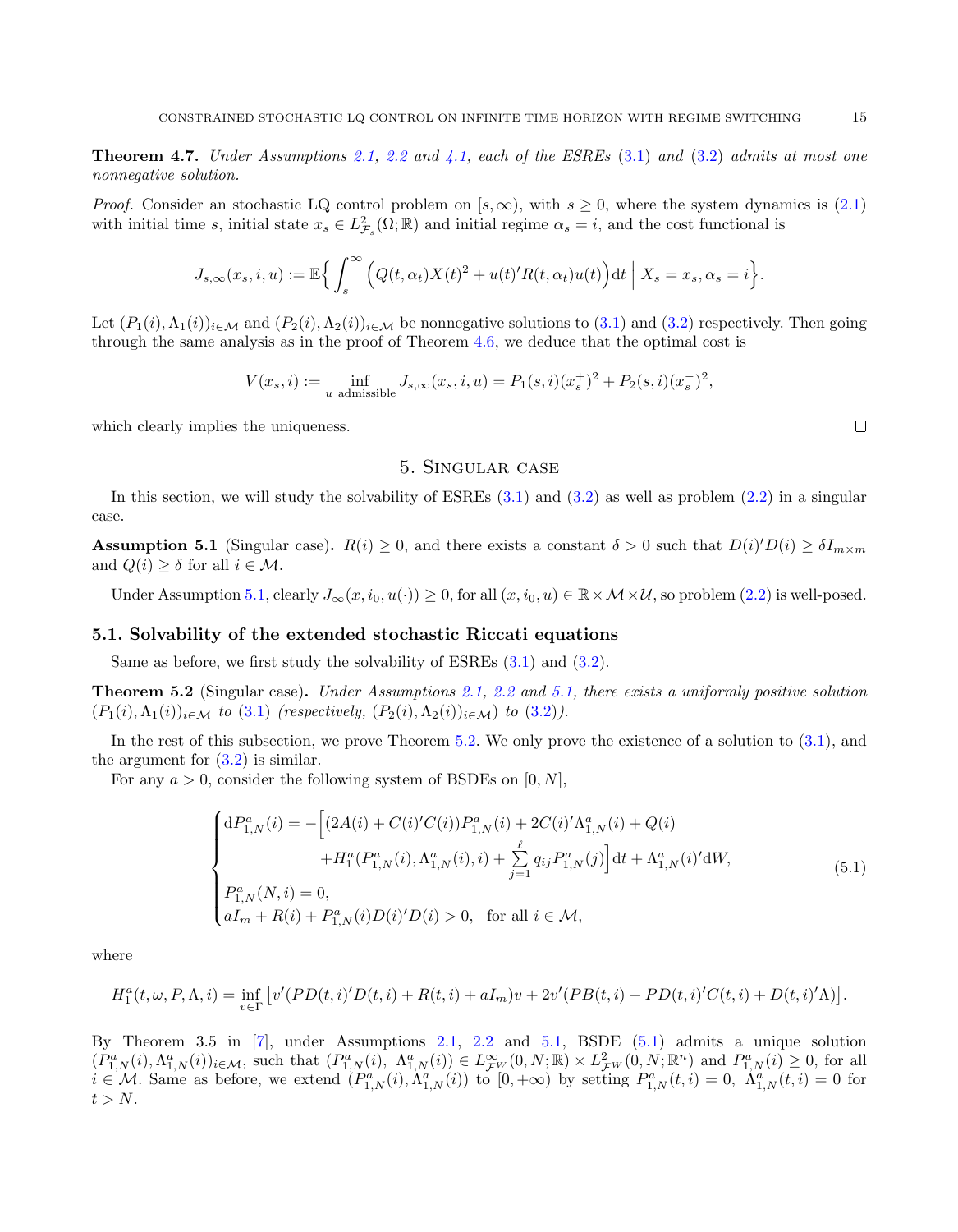$16$  Y. HU  $ET$  AL.

The following lemma studies the monotonicity of the solution of BSDE [\(5.1\)](#page-14-3) with respect to a. The proof is similar to Lemma [4.4,](#page-12-2) so we left the details to interested readers.

<span id="page-15-2"></span>**Lemma 5.3.** Under Assumptions [2.1,](#page-3-0) [2.2](#page-3-1) and [5.1,](#page-14-1) we have  $P_{1,N}^{a_1}(t, i) \ge P_{1,N}^{a_2}(t, i) \ge 0$ , if  $a_1 \ge a_2 > 0$ .

Our next result gives a lower bound, uniformly in a, for the the solution of BSDEs [\(5.1\)](#page-14-3).

<span id="page-15-1"></span>Lemma 5.4. Suppose Assumptions [2.1,](#page-3-0) [2.2](#page-3-1) and [5.1](#page-14-1) hold. Then

$$
P_{1,N}^{a}(i) \ge \frac{\delta}{c_4} (1 - e^{-c_4(N-t)}), \text{ for a.e. } t \in [0, N] \text{ and all } i \in \mathcal{M},
$$

where  $c_4 > 0$  is any constant satisfying

$$
2A(i) + C(i)'C(i) + q_{ii} - \frac{1}{\delta}|B(i) + D(i)'C(i)|^2 \ge -c_4, \text{ for all } i \in \mathcal{M}.
$$

Proof. Consider the following BSDE

<span id="page-15-0"></span>
$$
\begin{cases}\nd\underline{P}(i) = -\left[(2A(i) + C(i)'C(i) + q_{ii})\underline{P}(i) + 2C(i)\underline{A}(i) + Q(i)\right. \\
\left. + H_1^a(\underline{P}(i), \underline{A}(i), i)\right]dt + \underline{A}(i)\underline{A}(i)\underline{A}(i), \\
\underline{P}(i, N) = 0, \\
aI_m + R(i) + \underline{P}(i)D(i)D(i) > 0, \text{ for all } i \in \mathcal{M}.\n\end{cases} \tag{5.2}
$$

This is a decoupled system of BSDE. By Theorem 4.1 and Theorem 5.2 of [\[8\]](#page-22-3), there exists a unique solution  $(\underline{P}(i), \underline{\Lambda}(i)) \in L^{\infty}_{\mathcal{F}^{W}}(0, N; \mathbb{R}) \times L^{2}_{\mathcal{F}^{W}}(0, N; \mathbb{R}^{n})$  with  $\underline{P}(i) \geq 0$  for all  $i \in \mathcal{M}$ .

Under Assumptions [2.1,](#page-3-0) [2.2](#page-3-1) and [5.1,](#page-14-1) for  $P \geq 0$ , we have

$$
H_1^a(P, \Lambda, i) = \inf_{v \in \Gamma} \left[ v'(PD(i)'D(i) + R(i) + aI_m)v + 2v'(PB(i) + PD(i)'C(i) + D(i)'\Lambda) \right]
$$
  
\n
$$
\geq \inf_{v \in \Gamma} \left[ (\delta P + a)|v|^2 + 2v'(PB(i) + PD(i)'C(i) + D(i)'\Lambda) \right]
$$
  
\n
$$
\geq \inf_{v \in \mathbb{R}^m} \left[ (\delta P + a)|v|^2 + 2v'(PB(i) + PD(i)'C(i) + D(i)'\Lambda) \right]
$$
  
\n
$$
= -\frac{P^2}{\delta P + a}|B(i) + D(i)'C(i)|^2 - \frac{2P}{\delta P + a}(B(i) + D(i)'C(i))'D(i)'\Lambda - \frac{1}{\delta P + a}|D(i)'\Lambda|^2
$$
  
\n
$$
\geq -\frac{P}{\delta}|B(i) + D(i)'C(i)|^2 - \frac{2P}{\delta P + a}(B(i) + D(i)'C(i))'D(i)'\Lambda - \frac{1}{\delta P + a}|D(i)'\Lambda|^2.
$$

Consider the following BSDE:

$$
\begin{cases} dP = -\Big[-c_4P + \delta + 2C(i)'\Lambda - \frac{2P}{\delta P + a}\big(B(i) + D(i)'C(i)\big)'D(i)'\Lambda - \frac{1}{\delta P + a}|D(i)'\Lambda|^2\Big]dt + \Lambda'dW, \\ P(N) = 0. \end{cases}
$$

Obviouslyit admits a solution  $(\frac{\delta}{c_4}(1-e^{-c_4(N-t)}), 0)$ . Then from the maximal solution argument ([\[9\]](#page-22-11), Thm. 2.3), we know that the solution  $(P(i), \underline{\Lambda}(i))$  of  $(5.2)$  satisfies

$$
\underline{P}(t,i) \ge \frac{\delta}{c_4} (1 - e^{-c_4(N-t)}).
$$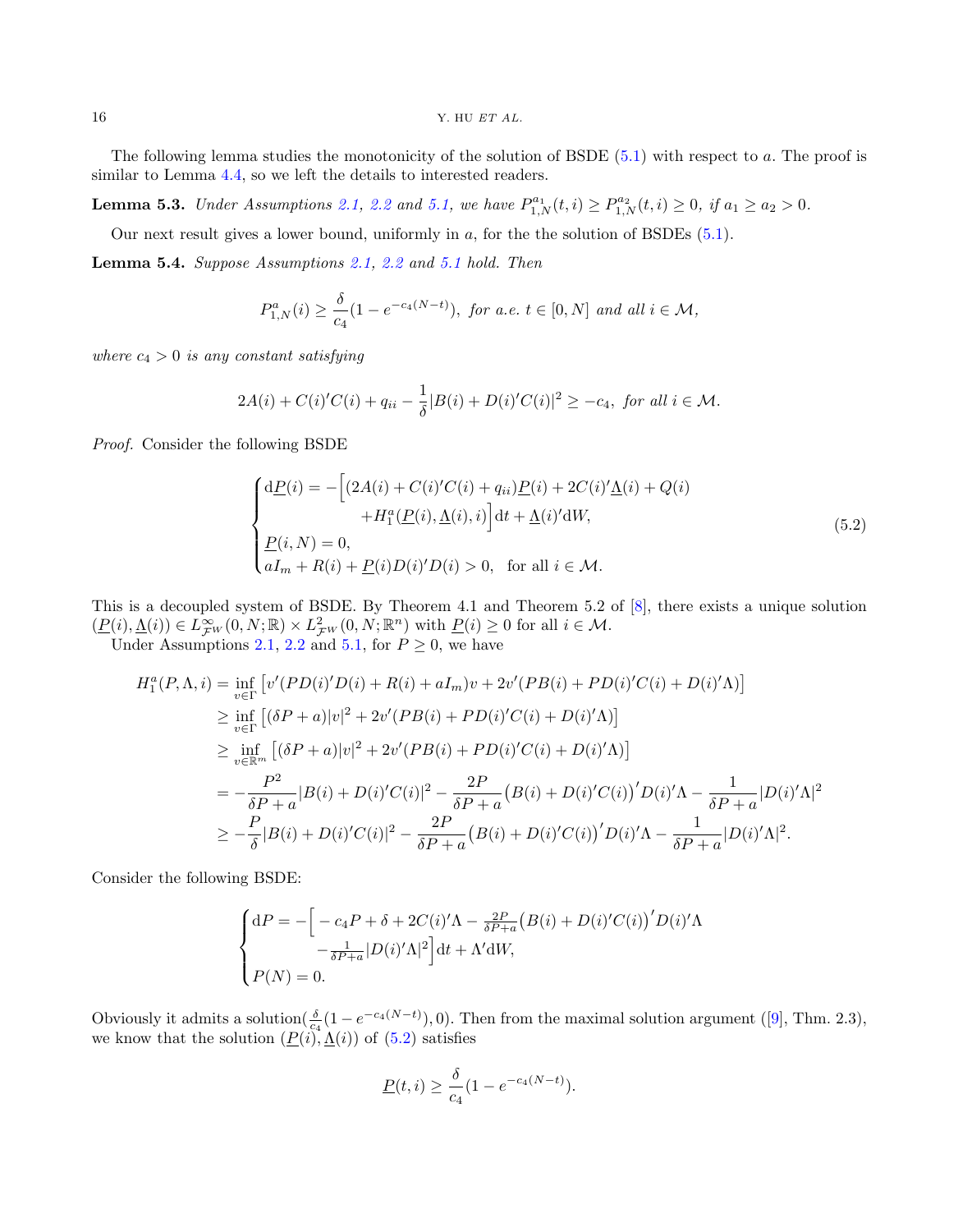Then, similar to Theorem [4.2,](#page-7-2) we have

$$
P_{1,N}^{a}(t, i) \ge \underline{P}(t, i) \ge \frac{\delta}{c_4} (1 - e^{-c_4(N-t)}),
$$
 for a.e.  $t \in [0, N]$  and all  $i \in \mathcal{M}$ .

The proof is finished.

We are ready to prove Theorem  $5.2$ .

Proof of Theorem [5.2.](#page-14-2) By Theorem [4.2](#page-7-2) and [4.7,](#page-14-4) the following BSDEs on infinite horizon admit a unique nonnegative solution  $(P_1^a(i), \Lambda_1^a(i))_{i \in \mathcal{M}}$ :

$$
\begin{cases}\ndP_1^a(i) = -\left[ (2A(i) + C(i)'C(i))P_1^a(i) + 2C(i)' \Lambda_1^a(i) + Q(i) \right. \\
\left. + H_1^a(P_1^a(i), \Lambda_1^a(i), i) + \sum_{j=1}^\ell q_{ij} P_1^a(j) \right] dt + \Lambda_1^a(i)' dW, \\
aI_m + R(i) + P_1^a(i)D(i)'D(i) > 0, \text{ for all } i \in \mathcal{M}.\n\end{cases} \tag{5.3}
$$

And  $P_1^a(t, i) = \lim_{N \to \infty} P_{1,N}^a(t, i)$ . From Lemma [5.4,](#page-15-1) we immediately get, for any  $t > 0$ 

$$
P_1^a(t,i) = \lim_{N \to \infty} P_{1,N}^a(t,i) \ge \lim_{N \to \infty} \frac{\delta}{c_4} (1 - e^{-c_4(N-t)}) = \frac{\delta}{c_4}.
$$

For any  $T > 0$ ,  $(P_1^a(i), \Lambda_1^a(i))_{i \in \mathcal{M}}$  is the unique nonnegative solution of the following system of BSDEs on  $[0, T]$ :

$$
\begin{cases}\ndP_1^a(i) = -\left[ (2A(i) + C(i)'C(i))P_1^a(i) + 2C(i)'\Lambda_1^a(i) + Q(i) \right. \\
\left. + H_1^a(P_1^a(i), \Lambda_1^a(i), i) + \sum_{j=1}^\ell q_{ij}P_1^a(j) \right] dt + \Lambda_1^a(i)'dW, \\
P_1^a(T, i) = P_1^a(T, i), \\
aI_m + R(i) + P_1^a(i)D(i)'D(i) > 0, \text{ for all } i \in \mathcal{M}.\n\end{cases} \tag{5.4}
$$

Recalling that  $P_1^a(i) \geq \frac{\delta}{c_4}$  and by Lemma [5.3,](#page-15-2) we can set  $P_1(t, i) = \lim_{a \to 0} P_1^a(t, i)$  for all  $i \in \mathcal{M}$ . Note that we can regard  $(P_1^a(i), \Lambda_1^a(i))$  as the solution of a scalar-valued quadratic BSDE on  $[0, T]$  for each  $i \in \mathcal{M}$ . Let  $a \to 0$ , by Proposition 2.4 in [\[9\]](#page-22-11), there exists a process  $\Lambda_1(i) \in L^2_{\mathcal{F}W}(0,T;\mathbb{R}^n)$  such that  $(P_1(i),\Lambda_1(i))$  is a solution to ESRE  $(3.1)$  on the time interval  $[0, T]$  with terminal value  $P_1(T, i)$ . Similar argument as in Theorem [4.2](#page-7-2) yields that  $\Lambda_1(i)$  is independent of T. Thus  $(P_1(i), \Lambda_1(i))_{i \in \mathcal{M}}$  is a uniformly positive solution to [\(3.1\)](#page-5-1).  $\Box$ 

We now ready to solve the stochastic  $LQ$  problem  $(2.2)$  in the singular case.

#### 5.2. Solutions to problem [\(2.2\)](#page-2-1)

<span id="page-16-2"></span>**Theorem 5.5.** Suppose Assumptions [2.1,](#page-3-0) [2.2](#page-3-1) and [5.1](#page-14-1) hold. Let  $(P_1(i), \Lambda_1(i))_{i \in \mathcal{M}}$  and  $(P_2(i), \Lambda_2(i))_{i \in \mathcal{M}}$  be uniformly positive solutions to  $(3.1)$  and  $(3.2)$ , respectively. Then problem  $(2.2)$  admits an optimal control, as a feedback function of the time  $t$ , the state  $X$ , and the market regime  $i$ ,

$$
u^*(t, X, i) = \hat{v}_1(t, P_1(t, i), \Lambda_1(t, i), i)X^+ + \hat{v}_2(t, P_2(t, i), \Lambda_2(t, i), i)X^-.
$$
\n(5.5)

Moreover, the corresponding optimal value is

<span id="page-16-1"></span><span id="page-16-0"></span>
$$
V(x, i_0) = P_1(0, i_0)(x^+)^2 + P_2(0, i_0)(x^-)^2.
$$
\n(5.6)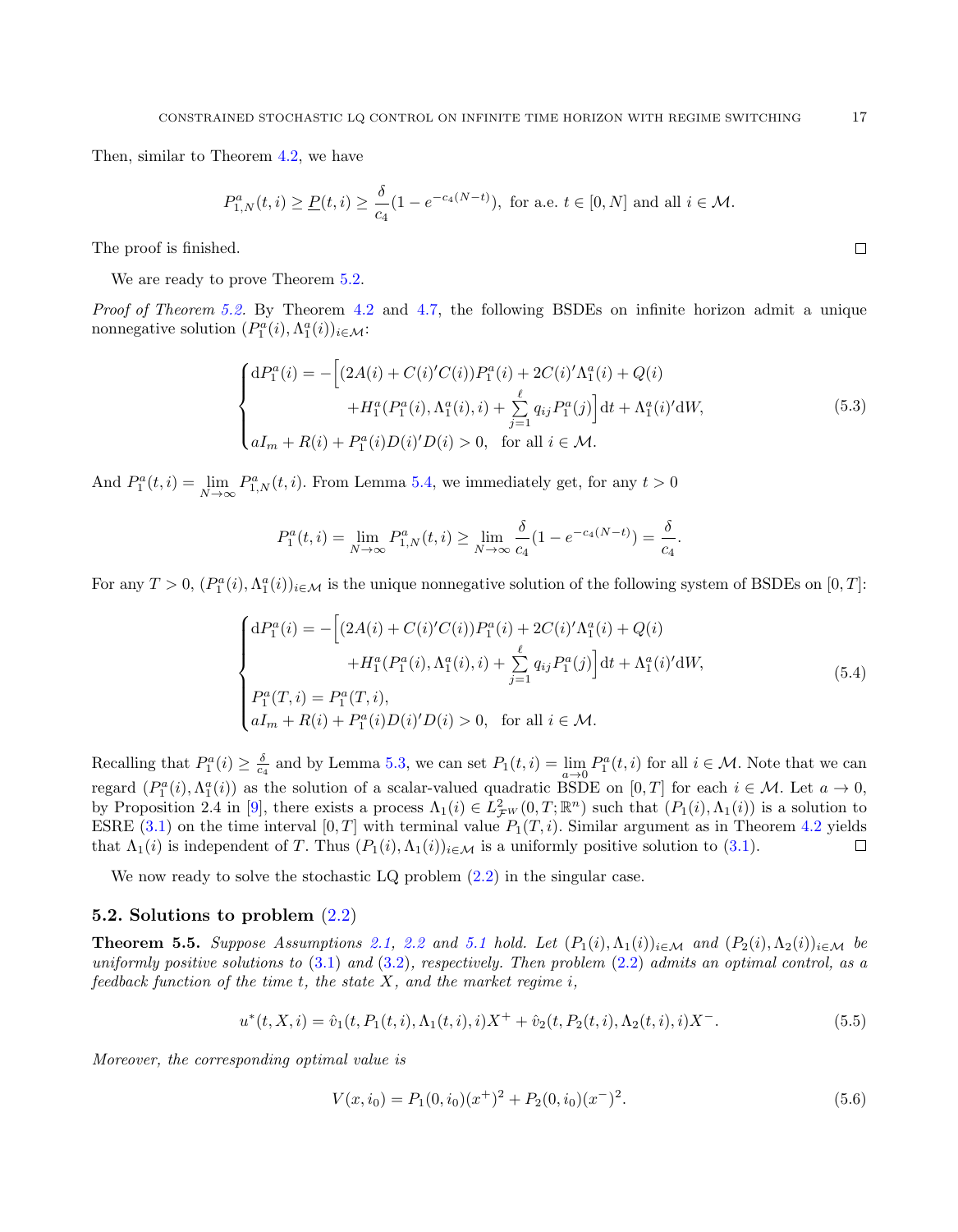Proof. We use the same notation as Theorem [4.6.](#page-12-1) By similar analysis as in the proof of Theorem [4.6,](#page-12-1) we can deduce that

<span id="page-17-1"></span><span id="page-17-0"></span>
$$
P_1(0, i_0)(x^+)^2 + P_2(0, i_0)(x^-)^2 \le \inf_{u \in \mathcal{U}} J_\infty(x, i_0, u(\cdot)).
$$
\n(5.7)

New we show  $u^*$  defined in  $(5.5)$  is an optimal feedback control of problem  $(2.2)$ . Let  $X^*(t)$  be the associated solution of  $(2.1)$  with u replaced by  $u^*$ . By Theorem 4.2 in [\[7\]](#page-22-10),

$$
P_1(0, i_0)(x^+)^2 + P_2(0, i_0)(x^-)^2 = \inf_{u \in \mathcal{U}} J_T(x, i_0, u(\cdot)) = J_T(x, i_0, u^*(\cdot))
$$
  

$$
= \mathbb{E}\left\{\int_0^T \left(Q(t, \alpha_t)X^*(t)^2 + u^*(t)R(t, \alpha_t)u^*(t)\right)dt + P_1(T, \alpha_T)(X^*(T)^+)^2 + P_2(T, \alpha_T)(X^*(T)^-)^2\right\}
$$
  

$$
\geq \mathbb{E}\int_0^T \left(Q(t, \alpha_t)X^*(t)^2 + u^*(t)R(t, \alpha_t)u^*(t)\right)dt.
$$

By monotone convergence theorem, we have

$$
\mathbb{E}\int_0^\infty \left( Q(t,\alpha_t)X^*(t)^2 + u^*(t)'R(t,\alpha_t)u^*(t) \right) dt \le P_1(0,i_0)(x^+)^2 + P_2(0,i_0)(x^-)^2. \tag{5.8}
$$

This together with  $(5.7)$  clearly implies  $u^*$  is an optimal control of problem  $(2.2)$ , if we can show  $u^* \in$  $L^2_{\mathcal{F}}(0,\infty;\mathbb{R}^m)$ . To show  $u^* \in L^2_{\mathcal{F}}(0,\infty;\mathbb{R}^m)$ , we first notice by Assumption [5.1](#page-14-1) and [\(5.8\)](#page-17-1),

$$
\delta \mathbb{E} \int_0^\infty X^*(t)^2 dt \le \mathbb{E} \int_0^\infty Q(t, \alpha_t) X^*(t)^2 dt \le P_1(0, i_0) (x^+)^2 + P_2(0, i_0) (x^-)^2,
$$

so  $X^* \in L^2_{\mathcal{F}}(0,\infty;\mathbb{R})$ . Applying Itô's lemma to  $X^*(t)^2$ ,

$$
X^*(t)^2 - x^2 = \int_0^t \left( (2A + C'C)(X^*)^2 + 2X^*(B' + C'D)u^* + |Du^*|^2 \right) ds
$$
  
+ 
$$
\int_0^t 2X^*(CX^* + D(u^*))' dW.
$$
 (5.9)

For  $n = 1, 2, ...,$  set

<span id="page-17-2"></span>
$$
\tau_n = \inf \left\{ t > 0 : \int_0^t |2X^*(C'X^* + (u^*)'D')|^2 ds \ge n \right\} \wedge n.
$$

Then  $\tau_n \uparrow \infty$  as  $n \to \infty$  and it follows from [\(5.9\)](#page-17-2) that

$$
\mathbb{E}\left(X^*(t\wedge\tau_n)^2\right) = x^2 + \mathbb{E}\int_0^{t\wedge\tau_n} \left( (2A + C'C)(X^*)^2 + 2X^*(B' + C'D)u^* + |Du^*|^2 \right) ds
$$
  
\n
$$
\geq x^2 + \mathbb{E}\int_0^{t\wedge\tau_n} \left( (2A + C'C)(X^*)^2 - \frac{\delta}{2}|u^*|^2 - \frac{2}{\delta}|B' + C'D|^2(X^*)^2 + \delta|u^*|^2 \right) ds
$$
  
\n
$$
\geq x^2 + \mathbb{E}\int_0^{t\wedge\tau_n} \left( \frac{\delta}{2}|u^*|^2 - \beta(X^*)^2 \right) ds,
$$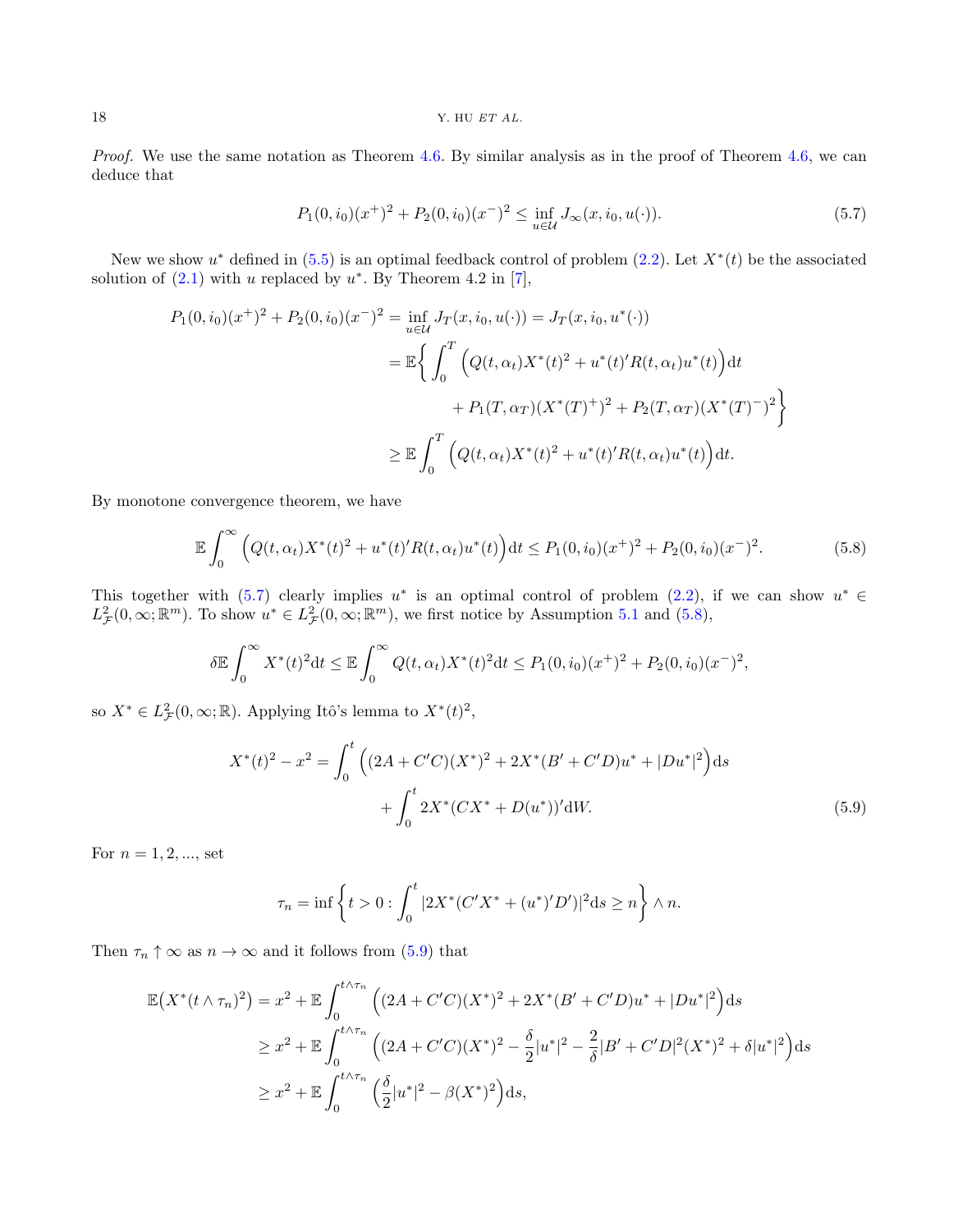where  $\beta > 0$  is any constant such that  $2A(i) + C(i)'C(i) - \frac{2}{\delta}|B(i)' + C(i)'D(i)|^2 \ge -\beta$  for all  $i \in \mathcal{M}$ . So

$$
\beta \mathbb{E} \int_0^{t \wedge \tau_n} (X^*)^2 \mathrm{d}s + \mathbb{E} \big(X^*(t \wedge \tau_n)^2\big) \geq x^2 + \frac{\delta}{2} \mathbb{E} \int_0^{t \wedge \tau_n} |u^*|^2 \mathrm{d}s.
$$

By Lemma 4.3 of  $[7]$ , we know  $u^* \in L^2_{\mathcal{F}}(0,t;\mathbb{R}^m)$  for any  $t > 0$ . So by standard theory of SDE, we have that  $\mathbb{E}(\sup_{s\leq t} X^*(s)^2)<\infty$  for any  $t>0$ . Because  $X^*(t\wedge \tau_n)^2\leq \sup_{s\leq t} X^*(s)^2$ , letting  $n\to\infty$  in the above inequality and using the dominated convergence theorem and the monotone convergence theorem, we obtain

$$
\beta \mathbb{E} \int_0^t (X^*)^2 ds + \mathbb{E} (X^*(t)^2) \geq x^2 + \frac{\delta}{2} \mathbb{E} \int_0^t |u^*|^2 ds.
$$

Let  $t \to \infty$ , it follows from the monotone convergence theorem that

$$
\beta \mathbb{E} \int_0^\infty (X^*)^2 \mathrm{d}s + \lim_{t \to \infty} \mathbb{E} \left( X^*(t)^2 \right) \ge x^2 + \frac{\delta}{2} \mathbb{E} \int_0^\infty |u^*|^2 \mathrm{d}s. \tag{5.10}
$$

Because  $X^* \in L^2_{\mathcal{F}}(0,\infty;\mathbb{R})$ , the first term on the left hand side is finite. And the second term is 0 from Remark [2.3.](#page-3-3) Hence  $u^* \in L^2_{\mathcal{F}}(0,\infty;\mathbb{R}^m)$ .

Combining  $(5.7)$  and  $(5.8)$ , we conclude  $(5.6)$ , and this completes the proof.

Similar as in the standard case, we have the following uniqueness of the solutions for ESREs [\(3.1\)](#page-5-1) and [\(3.2\)](#page-5-2).

<span id="page-18-1"></span>**Theorem 5.6.** Under Assumptions [2.1,](#page-3-0) [2.2](#page-3-1) and [5.1,](#page-14-1) each of the ESRE  $(3.1)$  and  $(3.2)$  admits at most one nonnegative solution.

We have finished the study of problem [\(2.2\)](#page-2-1) in the singular case. In the next section, we apply these results to study a lifetime portfolio selection problem of tracking a given wealth level with regime switching and portfolio constraint.

# 6. Tracking a given wealth level

<span id="page-18-0"></span>Consider a financial market consisting of a risk-free asset (the money market instrument or bond) whose price is  $S_0$  and m risky securities (the stocks) whose prices are  $S_1, \ldots, S_m$ . Assume  $m \leq n$ , *i.e.*, the number of risky securities is no more than the dimension of the Brownian motion. These asset prices are driven by SDEs:

$$
\begin{cases} dS_0(t) = r(t, \alpha_t) S_0(t) dt, \\ S_0(0) = s_0, \end{cases}
$$

and

$$
\begin{cases} dS_k(t) = S_k(t) \Big( \mu_k(t, \alpha_t) dt + \sum_{j=1}^n \sigma_{kj}(t, \alpha_t) dW_j(t) \Big), \\ S_k(0) = s_k, \end{cases}
$$

where  $r(t, i)$  is the interest rate process and  $\mu_k(t, i)$  and  $\sigma_k(t, i) := (\sigma_{k1}(t, i), \dots, \sigma_{kn}(t, i))$  are the appreciation rate process and volatility rate process of the kth risky security corresponding to a market regime  $\alpha_t = i$ , for every  $k = 1, \ldots, m$  and  $i \in \mathcal{M}$ .

Define the appreciate vector

$$
\mu(t,i)=(\mu_1(t,i),\ldots,\mu_m(t,i))',
$$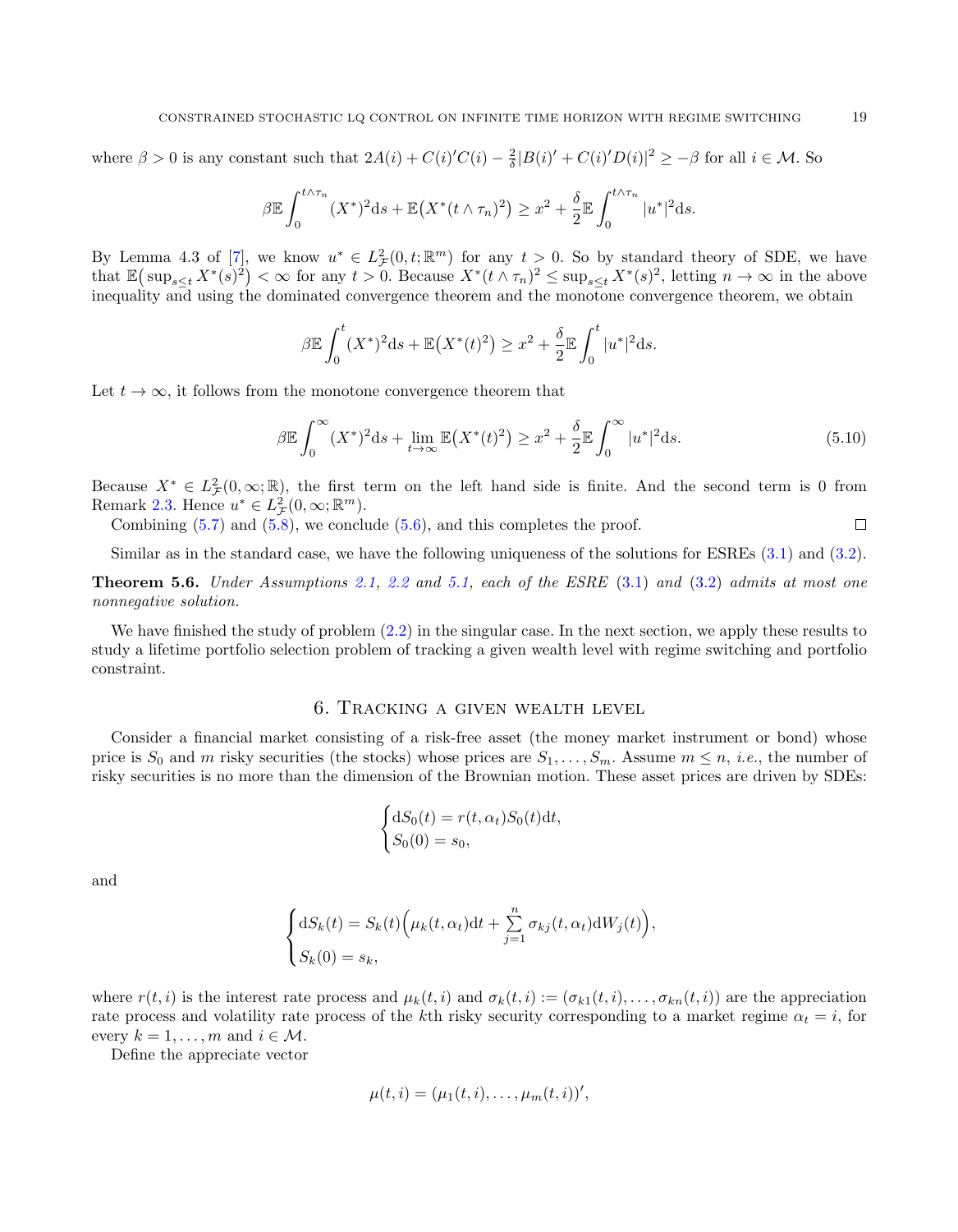and volatility matrix

$$
\sigma(t,i) = \begin{pmatrix} \sigma_1(t,i) \\ \vdots \\ \sigma_m(t,i) \end{pmatrix} \equiv (\sigma_{kj}(t,i))_{m \times n}, \text{ for each } i \in \mathcal{M}.
$$

In the rest part of this section, we shall assume  $r(\cdot,\cdot,i)$ ,  $\mu_k(\cdot,\cdot,i)$ ,  $\sigma_{kj}(\cdot,\cdot,i) \in L^{\infty}_{\mathcal{F}^W}(0,\infty;\mathbb{R})$ , for all  $k=1,\ldots,m$ ,  $i = 1, \ldots, n$ , and  $i \in \mathcal{M}$ .

A small investor, whose actions cannot affect the asset prices, will decide at every time  $t \in [0,\infty)$  what amount  $\pi_j(t)$  of his wealth to invest in the jth risky asset,  $j = 1, \ldots, m$ . The vector process  $\pi(\cdot) := (\pi_1(\cdot), \ldots, \pi_m(\cdot))'$ is called a portfolio of the investor. Then the investor's self-financing wealth process  $X(\cdot)$  corresponding to a portfolio  $\pi(\cdot)$  is a strong solution of the SDE:

$$
\begin{cases} dX(t) = [r(t, \alpha_t)X(t) + \pi(t)'b(t, \alpha_t)]dt + \pi(t)' \sigma(t, \alpha_t) dW(t), \\ X(0) = x, \ \alpha_0 = i_0, \end{cases}
$$
\n(6.1)

where  $b(t, \alpha_t) := \mu(t, \alpha_t) - r(t, \alpha_t) \mathbf{1}_m$  and  $\mathbf{1}_m$  is the m-dimensional vector with all entries being one.

The admissible portfolio set is defined as

<span id="page-19-1"></span><span id="page-19-0"></span>
$$
\mathcal{U} = \left\{ \pi \in L^2_{\mathcal{F}}(0, \infty; \mathbb{R}^m) \mid \pi(\cdot) \in \Gamma \right\},\
$$

where  $\Gamma$  is a given closed cone in  $\mathbb{R}^m$ . For any  $\pi \in \mathcal{U}$ , the SDE [\(6.1\)](#page-19-0) has a unique strong solution. Economically speaking, no-shorting is allowed in the market if  $\Gamma = \mathbb{R}^m_+$ .

For a given wealth level  $d \in \mathbb{R}$ , the investor's problem is to

Minimize 
$$
\mathbb{E} \int_0^{\infty} \left( e^{-2 \int_0^t \rho(s,\alpha_s) ds} \left( X(t) - de^{\int_0^t r(s,\alpha_s) ds} \right)^2 + \lambda e^{-2 \int_0^t \rho(s,\alpha_s) ds} |\pi_t|^2 \right) dt
$$
,  
s.t.  $\pi \in \mathcal{U}$ ,  $(6.2)$ 

where  $\lambda$  is a real constant,  $\rho(\cdot,\cdot,i) \in L^{\infty}_{\mathcal{F}^W}(0,\infty;\mathbb{R})$  is the discount factor process for every  $i \in \mathcal{M}$ . We assume there exists a constant  $c_5 > 0$  such that  $\rho(\cdot, \cdot, i) - r(\cdot, \cdot, i) \ge c_5$  for all  $i \in \mathcal{M}$ . This ensures that problem [\(6.2\)](#page-19-1) is well-defined.

**Remark 6.1.** Economically speaking, problem  $(6.2)$  is meaningful only when  $x < d$  because nobody would pursuit a target that is not higher than his initial wealth. Mathematically speaking, our argument works for  $x > d$  as well.

Besides the above assumptions, we also put the following assumption in the rest of this section.

**Assumption 6.2.** Either  $\lambda > 0$ ; or  $\lambda = 0$  and there exists a constant  $\delta > 0$  such that  $\sigma(i)\sigma(i)' \geq \delta I_{m \times m}$  for all  $i \in \mathcal{M}$ .

**Remark 6.3.** It is also possible to consider a model with random coefficient  $\lambda$ .

To tackle problem [\(6.2\)](#page-19-1), we write  $Y(t) = e^{-\int_0^t \rho(s,\alpha_s)ds} \Big(X(t) - de^{\int_0^t r(s,\alpha_s)ds}\Big)$  and  $\tilde{\pi}(t) = e^{-\int_0^t \rho(s,\alpha_s)ds} \pi(t)$ . Then by Itô's lemma,

$$
\begin{cases} dY(t) = [(r(t, \alpha_t) - \rho(t, \alpha_t))Y(t) + \tilde{\pi}(t)'b(t, \alpha_t)]dt + \tilde{\pi}(t)'\sigma(t, \alpha_t)dW(t), \\ Y(0) = x - d, \ \alpha_0 = i_0, \end{cases}
$$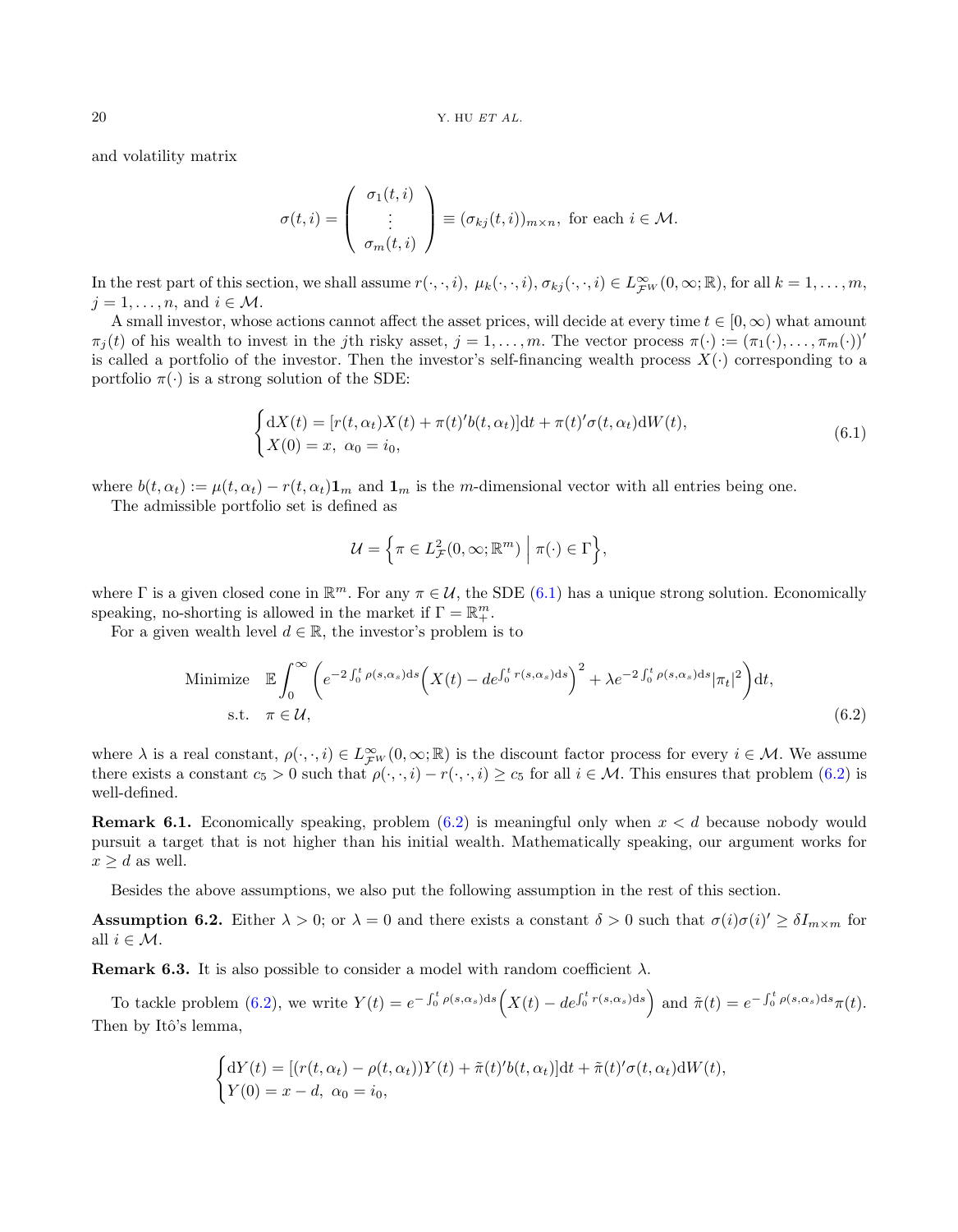and problem [\(6.2\)](#page-19-1) becomes a stochastic LQ problem

<span id="page-20-1"></span>Minimize 
$$
\mathbb{E} \int_0^\infty \left( Y(t)^2 + \lambda |\tilde{\pi}_t|^2 \right) dt
$$
,  
s.t.  $\tilde{\pi} \in \mathcal{U}$ . (6.3)

We now employ the results in Sections [4](#page-7-0) and [5](#page-14-0) to solve the above problem. In this case,

$$
H_1(t, \omega, P, \Lambda, i) = \inf_{v \in \Gamma} \left[ v'(P\sigma(t, i)\sigma(t, i)' + \lambda I_{m \times m})v + 2v'(Pb(t, i) + \sigma(t, i)\Lambda) \right],
$$
  
\n
$$
H_2(t, \omega, P, \Lambda, i) = \inf_{v \in \Gamma} \left[ v'(P\sigma(t, i)\sigma(t, i)' + \lambda I_{m \times m})v - 2v'(Pb(t, i) + \sigma(t, i)\Lambda) \right].
$$

And  $(3.1)$  and  $(3.2)$  become

$$
\begin{cases} dP_1(i) = -\left[2(r(i) - \rho(i))P_1(i) + 1 + H_1(P_1(i), \Lambda_1(i), i) + \sum_{j=1}^{\ell} q_{ij} P_1(j)\right] dt + \Lambda_1(i)' dW, \\ \lambda I_{m \times m} + P_1(i)\sigma(i)\sigma(i)' > 0, \text{ for all } i \in \mathcal{M}; \end{cases}
$$
(6.4)

and

$$
\begin{cases} dP_2(i) = -\left[2(r(i) - \rho(i))P_2(i) + 1 + H_2(P_2(i), \Lambda_2(i), i) + \sum_{j=1}^{\ell} q_{ij} P_2(j)\right] dt + \Lambda_2(i)' dW, \\ \lambda I_{m \times m} + P_2(i)\sigma(i)\sigma(i)' > 0, \text{ for all } i \in \mathcal{M}. \end{cases}
$$
(6.5)

From Theorems [4.6,](#page-12-1) [4.7,](#page-14-4) [5.5](#page-16-2) and [5.6,](#page-18-1) we have the following result for problem [\(6.2\)](#page-19-1).

**Theorem 6.4.** Let  $(P_2(i), \Lambda_2(i))_{i \in \mathcal{M}}$  be the unique nonnegative solution to [\(6.5\)](#page-20-0), and  $\hat{v}_2$  be defined in [\(4.3\)](#page-11-1), i.e.  $\hat{v}_2(t,\omega,P,\Lambda,i) \in Proj_{\tilde{R}_P\Gamma}(\tilde{R}_P(P\sigma\sigma' + \lambda I_{m \times m})^{-1}(Pb + \sigma\Lambda)).$  If  $x \leq d$ , then problem [\(6.2\)](#page-19-1) admits an optimal control, as a feedback function of the time  $t$ , the state  $X$ , and the market regime  $i$ ,

<span id="page-20-0"></span>
$$
\pi^*(t, X, i) = \hat{v}_2(t, P_2(t, i), \Lambda_2(t, i), i) \Big(X(t) - de^{\int_0^t r(s, i)ds}\Big) e^{-\int_0^t \rho(s, i)ds}.
$$

Moreover, the corresponding optimal value is

$$
\inf_{\pi \in \mathcal{U}} \mathbb{E} \int_0^{\infty} \left[ e^{-2 \int_0^t \rho(s, \alpha_s) ds} \left( X(t) - de^{\int_0^t r(s, \alpha_s) ds} \right)^2 + \lambda e^{-2 \int_0^t \rho(s, \alpha_s) ds} |\pi_t|^2 \right] dt = P_2(0, i_0) (x - d)^2.
$$

**Remark 6.5.** If  $m = n = 1$ ,  $\Gamma = \mathbb{R}$ ,  $\mathcal{M} = \{1, 2\}$ ,  $r = \lambda = 0$  and all coefficients are deterministic functions of i, then  $(6.4)$  and  $(6.5)$  reduce to

$$
\begin{cases}\n-2\rho(1)P(1) + 1 - \frac{b(1)^2}{\sigma(1)^2}P(1) + q_{11}P(1) + q_{12}P(2) = 0; \\
-2\rho(2)P(2) + 1 - \frac{b(2)^2}{\sigma(2)^2}P(2) + q_{21}P(1) + q_{22}P(2) = 0; \\
P(i) > 0, i = 1, 2.\n\end{cases}
$$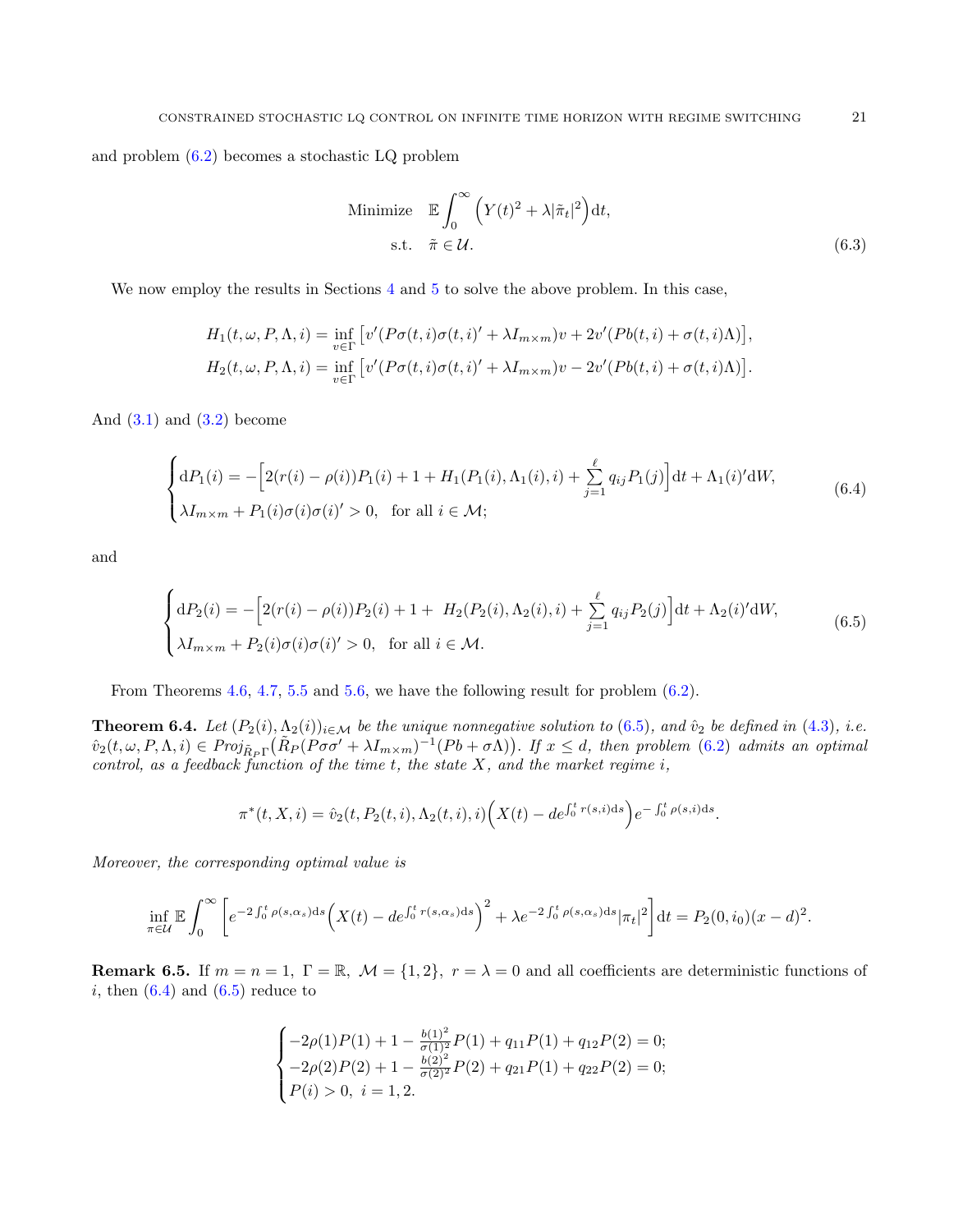After rearrangement, we get

<span id="page-21-0"></span>
$$
\begin{cases}\n\left(-2\rho(1) - \frac{b(1)^2}{\sigma(1)^2} + q_{11}\right)P(1) + q_{12}P(2) + 1 = 0; \\
q_{21}P(1) + \left(-2\rho(2) - \frac{b(2)^2}{\sigma(2)^2} + q_{22}\right)P(2) + 1 = 0; \\
P(i) > 0, \ i = 1, 2.\n\end{cases} (6.6)
$$

Noting that  $q_{i1} + q_{i2} = 0$  for  $i = 1, 2$  and  $q_{ij} \ge 0$  for  $i \ne j$ , we know the matrix

$$
M = \begin{pmatrix} 2\rho(1) + \frac{b(1)^2}{\sigma(1)^2} - q_{11} & -q_{12} \\ -q_{21} & 2\rho(2) + \frac{b(2)^2}{\sigma(2)^2} - q_{22} \end{pmatrix}
$$

is invertible. Actually,

$$
\det(M) = \left(2\rho(1) + \frac{b(1)^2}{\sigma(1)^2} - q_{11}\right) \left(2\rho(2) + \frac{b(2)^2}{\sigma(2)^2} - q_{22}\right) - q_{12}q_{21}
$$
  
=  $\left(2\rho(1) + \frac{b(1)^2}{\sigma(1)^2}\right) \left(2\rho(2) + \frac{b(2)^2}{\sigma(2)^2}\right) + q_{12} \left(2\rho(2) + \frac{b(2)^2}{\sigma(2)^2}\right) + q_{21} \left(2\rho(1) + \frac{b(1)^2}{\sigma(1)^2}\right) > 0.$ 

Therefore [\(6.6\)](#page-21-0) admits a unique positive solution

$$
\begin{pmatrix} P(1) \\ P(2) \end{pmatrix} = \frac{1}{\det(M)} \begin{pmatrix} 2\rho(2) + \frac{b(2)^2}{\sigma(2)^2} + q_{12} + q_{21} \\ 2\rho(1) + \frac{b(1)^2}{\sigma(1)^2} + q_{12} + q_{21} \end{pmatrix}.
$$

**Remark 6.6.** If  $m = n = 1$ ,  $\lambda = 0$ ,  $\Gamma = \mathbb{R}_+$ , and all the coefficients in problem [\(6.2\)](#page-19-1) are constants. Then [\(6.5\)](#page-20-0) admits a unique solution

$$
P_2 = \frac{1}{2(\rho - r) + \frac{(b^+)^2}{\sigma^2}},
$$

and the optimal value of problem [\(6.2\)](#page-19-1) is

$$
\inf_{\pi \in \mathcal{U}} \mathbb{E} \int_0^{\infty} e^{-2\rho t} (X(t) - \mathrm{d}e^{rt})^2 \mathrm{d}t = P_2(x - d)^2.
$$

Moreover, the optimal portfolio of problem  $(6.2)$  is

$$
\pi^* = -\frac{b^+}{\sigma^2} (X(t) - d) e^{-\rho t}.
$$

**Remark 6.7.** If  $\lambda \equiv 0$ , then

$$
\hat{v}_2(P,\Lambda) \in \mathrm{Proj}_{\sigma'\Gamma}\left(\sigma'(\sigma\sigma')^{-1}\left(b+\frac{\sigma\Lambda}{P}\right)\right).
$$

**Remark 6.8.** If  $\lambda \equiv 0$ , and  $m = n = 1$ , then

$$
\hat{v}_2(P,\Lambda) = \text{Proj}_{\sigma\Gamma}\left(\frac{b}{\sigma} + \frac{\Lambda}{P}\right),\,
$$

is unique.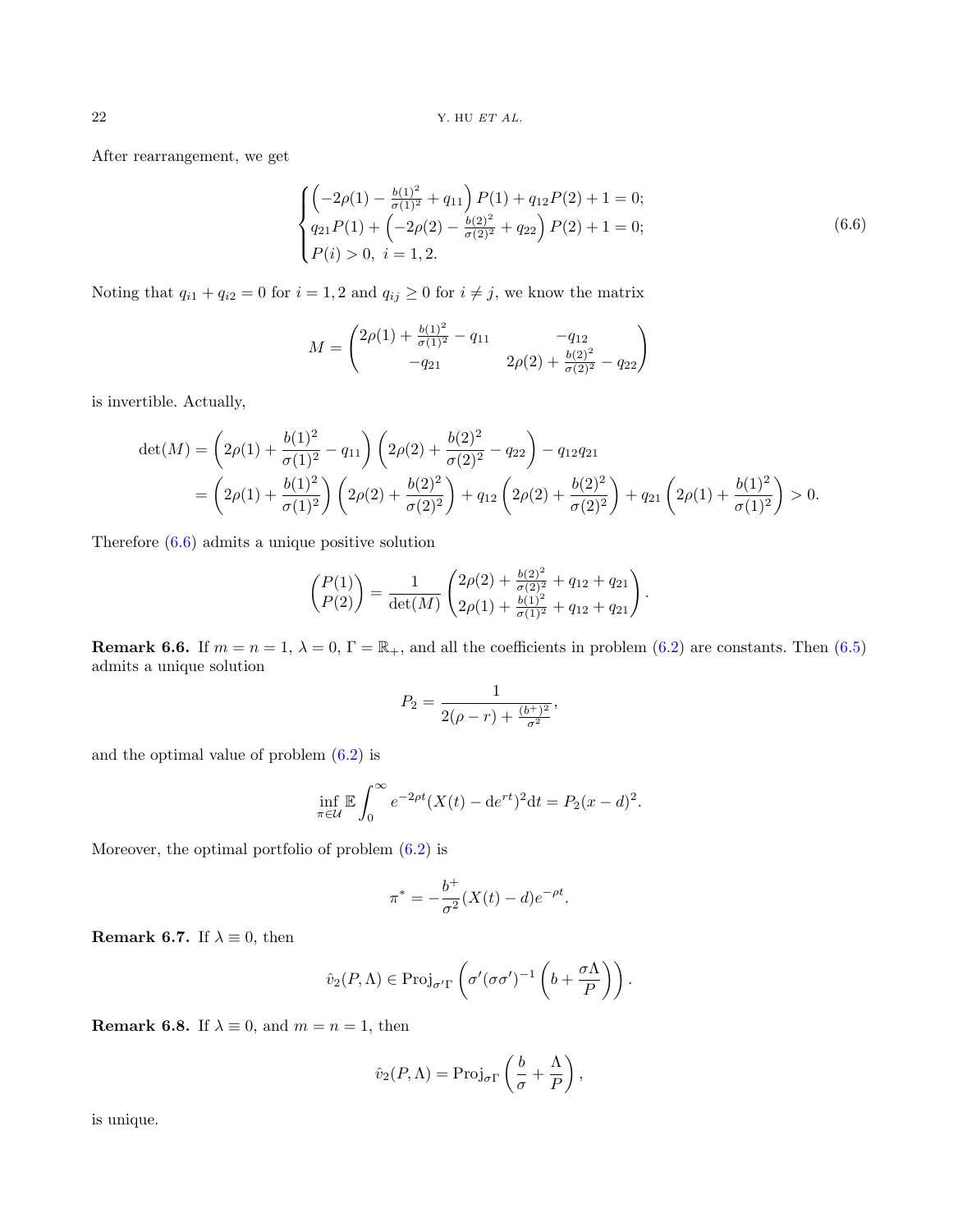**Remark 6.9.** If  $\lambda \equiv 0$ , and  $\rho$ , r, b,  $\sigma$  are deterministic functions of  $(t, i)$ , then  $P_2(i)_{i \in \mathcal{M}}$  is the unique nonnegative solution of ODE

$$
\begin{cases} dP_2(i) = -\left[2(r(i) - \rho(i))P_2(i) + 1 + H_2(P_2(i), 0, i) + \sum_{j=1}^{\ell} q_{ij} P_2(j)\right] dt, \\ P_2(i) > 0, & \text{for all } i \in \mathcal{M}. \end{cases}
$$

In this case,  $\hat{v}_2$  is independent of  $P_2$  and

$$
\hat{v}_2 \in \text{Proj}_{\sigma'\Gamma}\left(\sigma'(\sigma\sigma')^{-1}b\right).
$$

## 7. Concluding remarks

<span id="page-22-9"></span>This paper investigates a stochastic LQ optimal control problem on infinite time horizon, with regime switching, random coefficients, and cone control constraint. The problem has been completely solved in two different cases, that is, the control weight matrix  $R$  in the cost functional being uniformly positive definite or being positive semidefinite. We obtained the optimal state feedback control and optimal value function by solving two systems of highly nonlinear BSDEs on infinite time horizon. We showed the existence of solutions for the BSDEs by pure BSDE method. But the uniqueness was shown by a verification argument (thus relying on the control problem). Because the solvability of these BSDEs is interesting in its own right from the point view of BSDE theory, we believe it is of great theoretical importance to prove the uniqueness by pure BSDE method in future study. To demonstrate the importance of the theoretical results, we applied the results to solve a lifetime portfolio selection problem of tracking a given wealth level with regime switching and portfolio constraint.

We may consider to extend the present results to several directions, for instance, (1) The constrained LQ control problem when the dimension of state is bigger than 1; (2) The stochastic LQ problem when the control variable is constrained in a convex (but not cone) set such as a bounded interval; (3) Stochastic LQ differential game with control constraints. We hope to address these problems in our future research.

Acknowledgements. The authors would like to thank the anonymous referees for the constructive comments and suggestions, which greatly improve the previous version of the manuscript.

#### **REFERENCES**

- <span id="page-22-0"></span>[1] J. Bismut, Linear quadratic optimal stochastic control with random coefficients. SIAM J. Control Optim. 14 (1976) 419–444.
- <span id="page-22-1"></span>[2] S. Chen, X. Li and X. Zhou, Stochastic linear quadratic regulators with indefinite control weight costs. SIAM J. Control Optim. 36 (1998) 1685–1702.
- <span id="page-22-4"></span>[3] X. Chen and X. Zhou, Stochastic linear-quadratic control with conic control constraints on an infinite time horizon. SIAM J. Control Optim. 43 (2004) 1120–1150.
- <span id="page-22-7"></span>[4] G. Guatteri and F. Masiero, Infinite horizon and ergodic optimal quadratic control for an affine equation with stochastic coefficients. SIAM J. Control Optim. 48 (2009) 1600–1631.
- <span id="page-22-6"></span>[5] G. Guatteri and G. Tessitore, Backward stochastic Riccati equations and infinite horizon LQ optimal control with infinite dimensional state space and random coefficients. Appl. Math. Optim. 57 (2008) 207–235.
- <span id="page-22-12"></span>[6] Y. Hu, P. Imkeller and M. M¨ller, Utility maximization in incomplete markets. Ann. Appl. Probab. 15 (2005) 1691–1712.
- <span id="page-22-10"></span>[7] Y. Hu, X. Shi and Z. Xu, Constrained stochastic LQ control with regime switching and application to portfolio selection. To appear in Ann. Appl. Probab. (2021) [arXiv:2004.11832.](https://arxiv.org/abs/2004.11832)
- <span id="page-22-3"></span>[8] Y. Hu and X. Zhou, Constrained stochastic LQ control with random coefficients, and application to portfolio selection. SIAM J. Control Optim. 44 (2005) 444–466.
- <span id="page-22-11"></span>[9] M. Kobylanski, Backward stochastic differential equations and partial differential equations with quadratic growth. Ann. Probab. 28 (2000) 558–602.
- <span id="page-22-2"></span>[10] M. Kohlmann and X. Zhou, Relationship between backward stochastic differential equations and stochastic controls: a linearquadratic approach. SIAM J. Control Optim. 38 (2000) 1392–1407.
- <span id="page-22-5"></span>[11] X. Li, X. Zhou and M. Ait Rami, Indefinite stochastic linear quadratic control with Markovian jumps in infinite time horizon. J. Global Optim. 27 (2003) 149–175.
- <span id="page-22-8"></span>[12] J. Pu and Q. Zhang, Constrained stochastic LQ optimal control problem with random coefficients on infinite time horizon. Appl. Math. Optim. 83 (2021) 1005-1023.